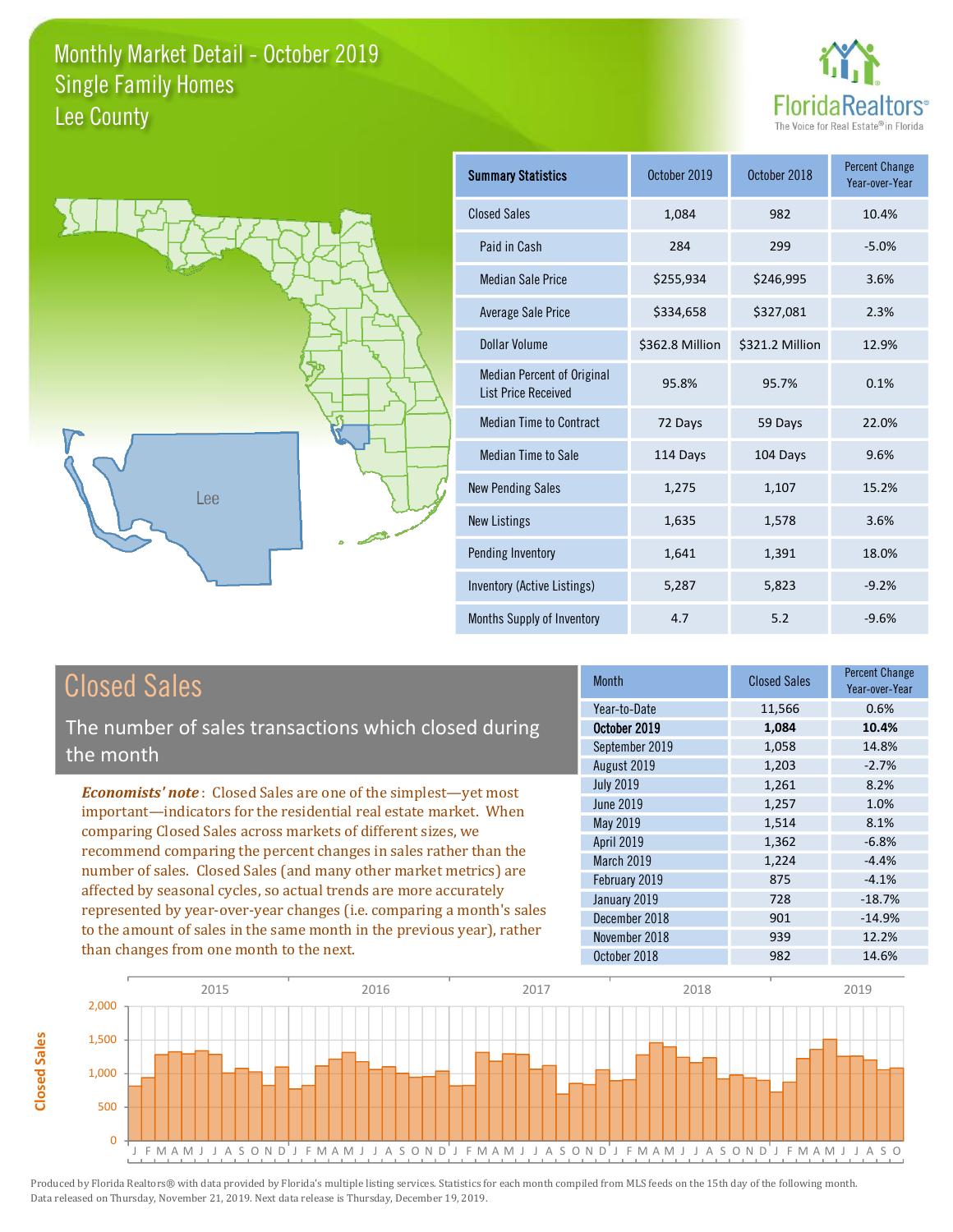this statistic should be interpreted with care.



 $-29.2%$ 

 $-4.0%$ 

| Cash Sales                                                                     | <b>Month</b>      | <b>Cash Sales</b> | <b>Percent Change</b><br>Year-over-Year |
|--------------------------------------------------------------------------------|-------------------|-------------------|-----------------------------------------|
|                                                                                | Year-to-Date      | 3.344             | $-5.5%$                                 |
| The number of Closed Sales during the month in which                           | October 2019      | 284               | $-5.0%$                                 |
| buyers exclusively paid in cash                                                | September 2019    | 307               | 19.5%                                   |
|                                                                                | August 2019       | 303               | $-10.9%$                                |
|                                                                                | <b>July 2019</b>  | 343               | 6.2%                                    |
|                                                                                | June 2019         | 359               | $-1.9%$                                 |
| <b>Economists' note:</b> Cash Sales can be a useful indicator of the extent to | May 2019          | 400               | $-3.1%$                                 |
| which investors are participating in the market. Why? Investors are            | <b>April 2019</b> | 430               | $-3.2%$                                 |
| far more likely to have the funds to purchase a home available up front,       | <b>March 2019</b> | 403               | $-4.0%$                                 |
| whereas the typical homebuyer requires a mortgage or some other                | February 2019     | 270               | $-23.3%$                                |
| form of financing. There are, of course, many possible exceptions, so          | January 2019      | 245               | $-24.4%$                                |

December 2018

November 2018



## Cash Sales as a Percentage of Closed Sales

The percentage of Closed Sales during the month which were Cash Sales

**Economists' note:** This statistic is simply another way of viewing Cash Sales. The remaining percentages of Closed Sales (i.e. those not paid fully in cash) each month involved some sort of financing, such as mortgages, owner/seller financing, assumed loans, etc.

| <b>Month</b>     | <b>Percent of Closed</b><br>Sales Paid in Cash | <b>Percent Change</b><br>Year-over-Year |
|------------------|------------------------------------------------|-----------------------------------------|
| Year-to-Date     | 28.9%                                          | $-6.2%$                                 |
| October 2019     | 26.2%                                          | $-13.8%$                                |
| September 2019   | 29.0%                                          | 3.9%                                    |
| August 2019      | 25.2%                                          | $-8.4%$                                 |
| <b>July 2019</b> | 27.2%                                          | $-1.8%$                                 |
| <b>June 2019</b> | 28.6%                                          | $-2.7%$                                 |
| May 2019         | 26.4%                                          | $-10.5%$                                |
| April 2019       | 31.6%                                          | 3.9%                                    |
| March 2019       | 32.9%                                          | 0.3%                                    |
| February 2019    | 30.9%                                          | $-19.9%$                                |
| January 2019     | 33.7%                                          | $-6.9%$                                 |
| December 2018    | 30.2%                                          | $-16.8%$                                |
| November 2018    | 31.0%                                          | $-14.4%$                                |
| October 2018     | 30.4%                                          | 7.8%                                    |

272

291



Produced by Florida Realtors® with data provided by Florida's multiple listing services. Statistics for each month compiled from MLS feeds on the 15th day of the following month. Data released on Thursday, November 21, 2019. Next data release is Thursday, December 19, 2019.

Pct. of Closed Sales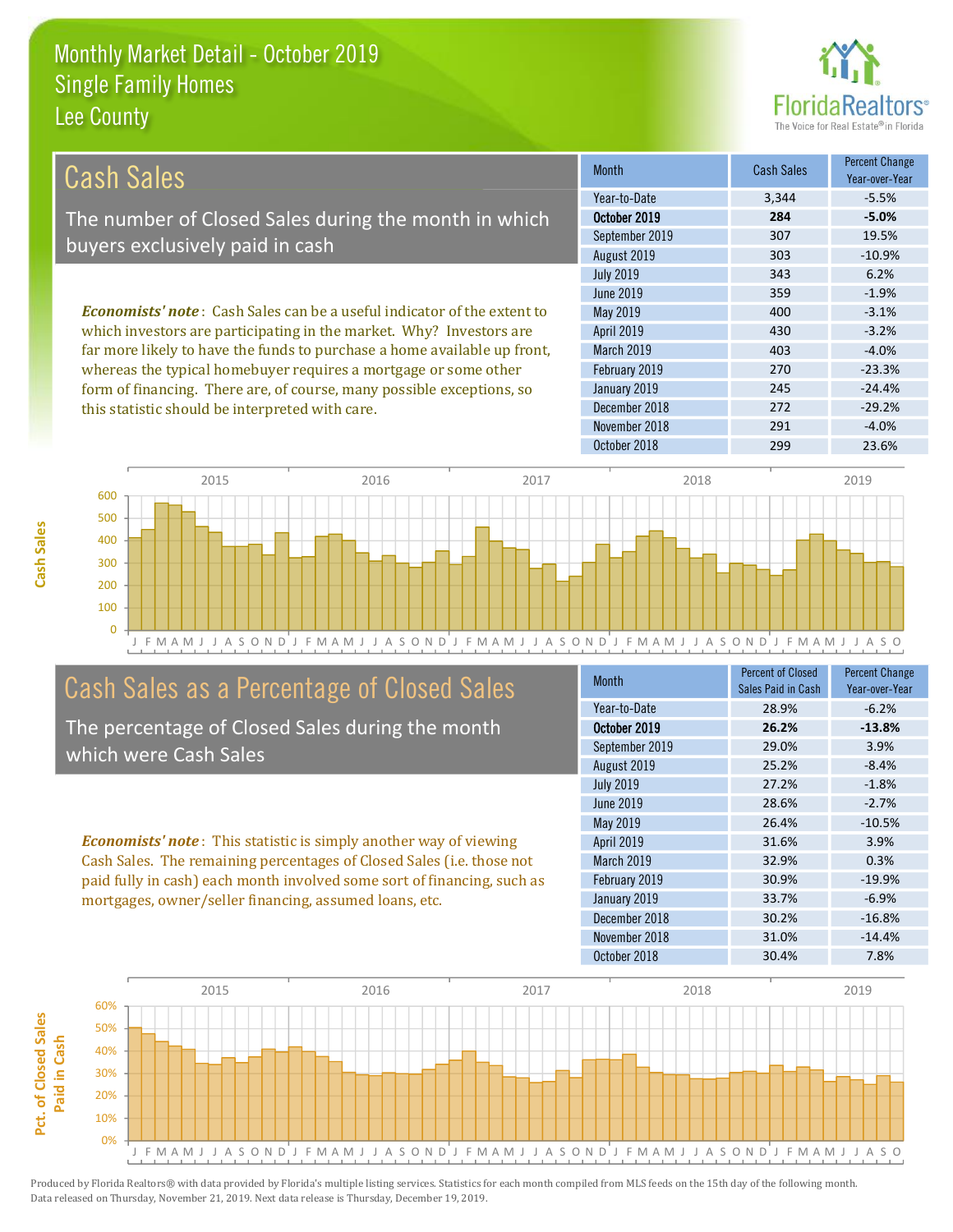

**Percent Change** 

#### **Median Sale Price Median Sale Price Month** Year-over-Year Year-to-Date \$257,995 2.4% The median sale price reported for the month (i.e. 50% October 2019 \$255,934 3.6% September 2019  $3.0%$ \$252,250 of sales were above and 50% of sales were below) August 2019 \$255,000 1.6% 2.0% **July 2019** \$260,000 **Economists' note**: Median Sale Price is our preferred summary **June 2019** \$255,006 2.0% statistic for price activity because, unlike Average Sale Price, Median May 2019 \$265,000 1.6% Sale Price is not sensitive to high sale prices for small numbers of April 2019 \$266,500 1.3% homes that may not be characteristic of the market area. Keep in mind March 2019 \$250,400  $-3.7%$ that median price trends over time are not always solely caused by February 2019 \$253,250 1.2% changes in the general value of local real estate. Median sale price only January 2019 \$264,498 8.2% reflects the values of the homes that sold each month, and the mix of December 2018 \$246,000 3.2% November 2018 \$250,000 2.0% the types of homes that sell can change over time. October 2018 \$246,995 2.9%



## **Average Sale Price**

The average sale price reported for the month (i.e. total sales in dollars divided by the number of sales)

Economists' note: Usually, we prefer Median Sale Price over Average Sale Price as a summary statistic for home prices. However, Average Sale Price does have its uses-particularly when it is analyzed alongside the Median Sale Price. For one, the relative difference between the two statistics can provide some insight into the market for higher-end homes in an area.

| <b>Month</b>     | <b>Average Sale Price</b> | <b>Percent Change</b><br>Year-over-Year |
|------------------|---------------------------|-----------------------------------------|
| Year-to-Date     | \$346,117                 | $-2.5%$                                 |
| October 2019     | \$334,658                 | 2.3%                                    |
| September 2019   | \$326,642                 | 4.3%                                    |
| August 2019      | \$316,241                 | $-3.2%$                                 |
| <b>July 2019</b> | \$353,488                 | 0.8%                                    |
| <b>June 2019</b> | \$362,415                 | 2.7%                                    |
| May 2019         | \$375,899                 | 3.3%                                    |
| April 2019       | \$351,961                 | $-6.0%$                                 |
| March 2019       | \$339,865                 | $-9.6%$                                 |
| February 2019    | \$345,056                 | $-3.2%$                                 |
| January 2019     | \$338,866                 | $-14.9%$                                |
| December 2018    | \$326,339                 | 7.7%                                    |
| November 2018    | \$330,100                 | 4.1%                                    |
| October 2018     | \$327,081                 | 1.5%                                    |



**Median Sale Price** 

**Average Sale Price**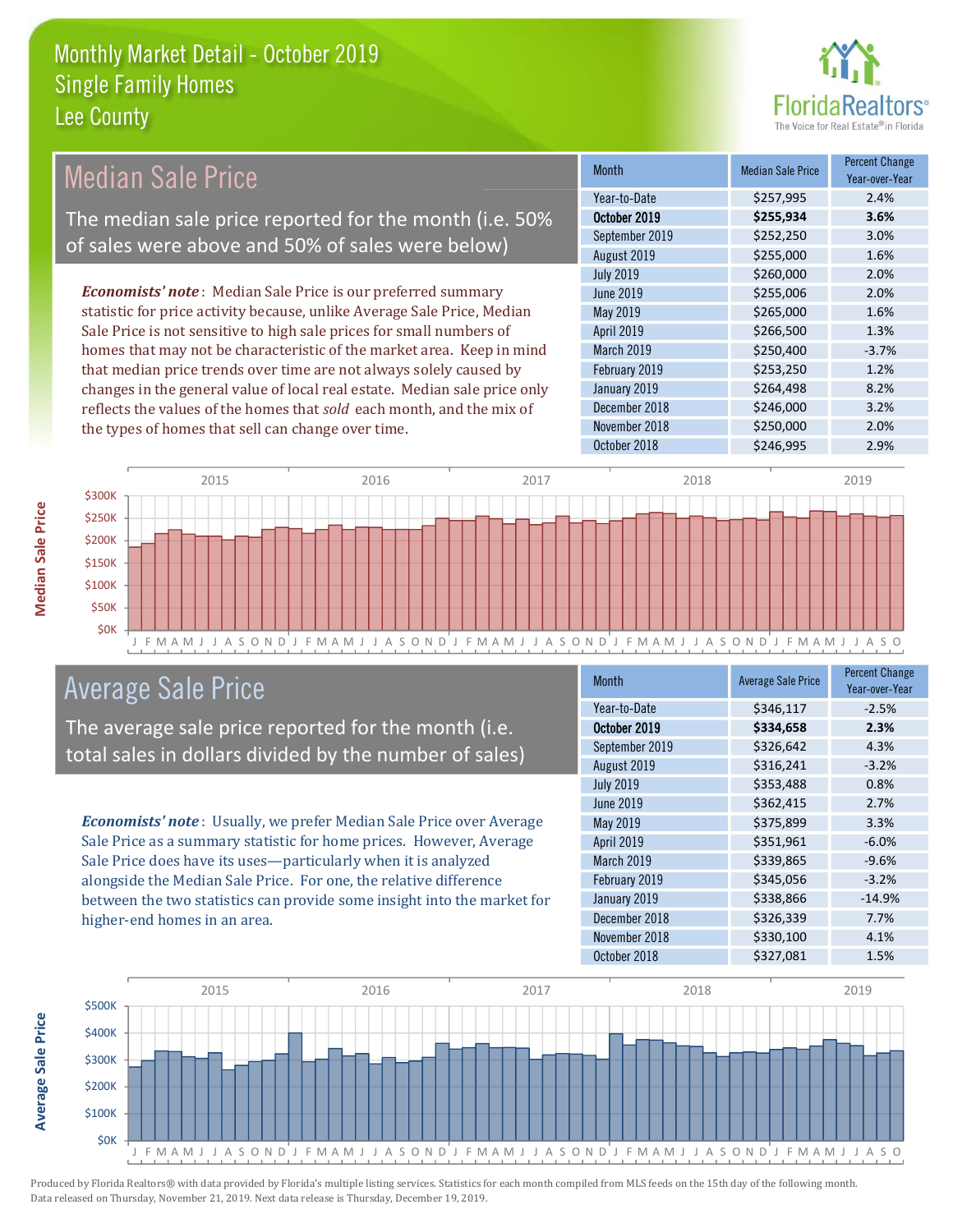

### ollar Volume

The sum of the sale prices for all sales which closed during the month

**Economists' note**: Dollar Volume is simply the sum of all sale prices in a given time period, and can quickly be calculated by multiplying Closed Sales by Average Sale Price. It is a strong indicator of the health of the real estate industry in a market, and is of particular interest to real estate professionals, investors, analysts, and government agencies. Potential home sellers and home buyers, on the other hand, will likely be better served by paying attention to trends in the two components of Dollar Volume (i.e. sales and prices) individually.

| <b>Month</b>     | <b>Dollar Volume</b> | <b>Percent Change</b><br>Year-over-Year |
|------------------|----------------------|-----------------------------------------|
| Year-to-Date     | \$4.0 Billion        | $-1.9%$                                 |
| October 2019     | \$362.8 Million      | 12.9%                                   |
| September 2019   | \$345.6 Million      | 19.7%                                   |
| August 2019      | \$380.4 Million      | $-5.9%$                                 |
| <b>July 2019</b> | \$445.7 Million      | 9.1%                                    |
| <b>June 2019</b> | \$455.6 Million      | 3.8%                                    |
| May 2019         | \$569.1 Million      | 11.7%                                   |
| April 2019       | \$479.4 Million      | $-12.3%$                                |
| March 2019       | \$416.0 Million      | $-13.6%$                                |
| February 2019    | \$301.9 Million      | $-7.1%$                                 |
| January 2019     | \$246.7 Million      | $-30.8%$                                |
| December 2018    | \$294.0 Million      | $-8.4%$                                 |
| November 2018    | \$310.0 Million      | 16.8%                                   |
| October 2018     | $6221.2$ Million     | 16.20/                                  |



# Median Percent of Original List Price Received

The median of the sale price (as a percentage of the original list price) across all properties selling during the month

**Economists' note:** The Median Percent of Original List Price Received is useful as an indicator of market recovery, since it typically rises as buyers realize that the market may be moving away from them and they need to match the selling price (or better it) in order to get a contract on the house. This is usually the last measure to indicate a market has shifted from down to up, so it is what we would call a lagging indicator.

| <b>Month</b>     | Med. Pct. of Orig.<br><b>List Price Received</b> | <b>Percent Change</b><br>Year-over-Year |
|------------------|--------------------------------------------------|-----------------------------------------|
| Year-to-Date     | 95.3%                                            | $-0.2%$                                 |
| October 2019     | 95.8%                                            | 0.1%                                    |
| September 2019   | 95.5%                                            | $-0.5%$                                 |
| August 2019      | 95.5%                                            | $-0.2%$                                 |
| <b>July 2019</b> | 95.1%                                            | $-0.3%$                                 |
| <b>June 2019</b> | 95.3%                                            | 0.3%                                    |
| <b>May 2019</b>  | 95.1%                                            | 0.2%                                    |
| April 2019       | 94.8%                                            | $-0.6%$                                 |
| March 2019       | 95.1%                                            | $-0.7%$                                 |
| February 2019    | 95.3%                                            | $-0.2%$                                 |
| January 2019     | 95.3%                                            | $-0.4%$                                 |
| December 2018    | 95.7%                                            | 0.2%                                    |
| November 2018    | 95.4%                                            | $-0.3%$                                 |
| October 2018     | 95.7%                                            | $-0.3%$                                 |



Produced by Florida Realtors® with data provided by Florida's multiple listing services. Statistics for each month compiled from MLS feeds on the 15th day of the following month. Data released on Thursday, November 21, 2019. Next data release is Thursday, December 19, 2019.

Med. Pct. of Orig.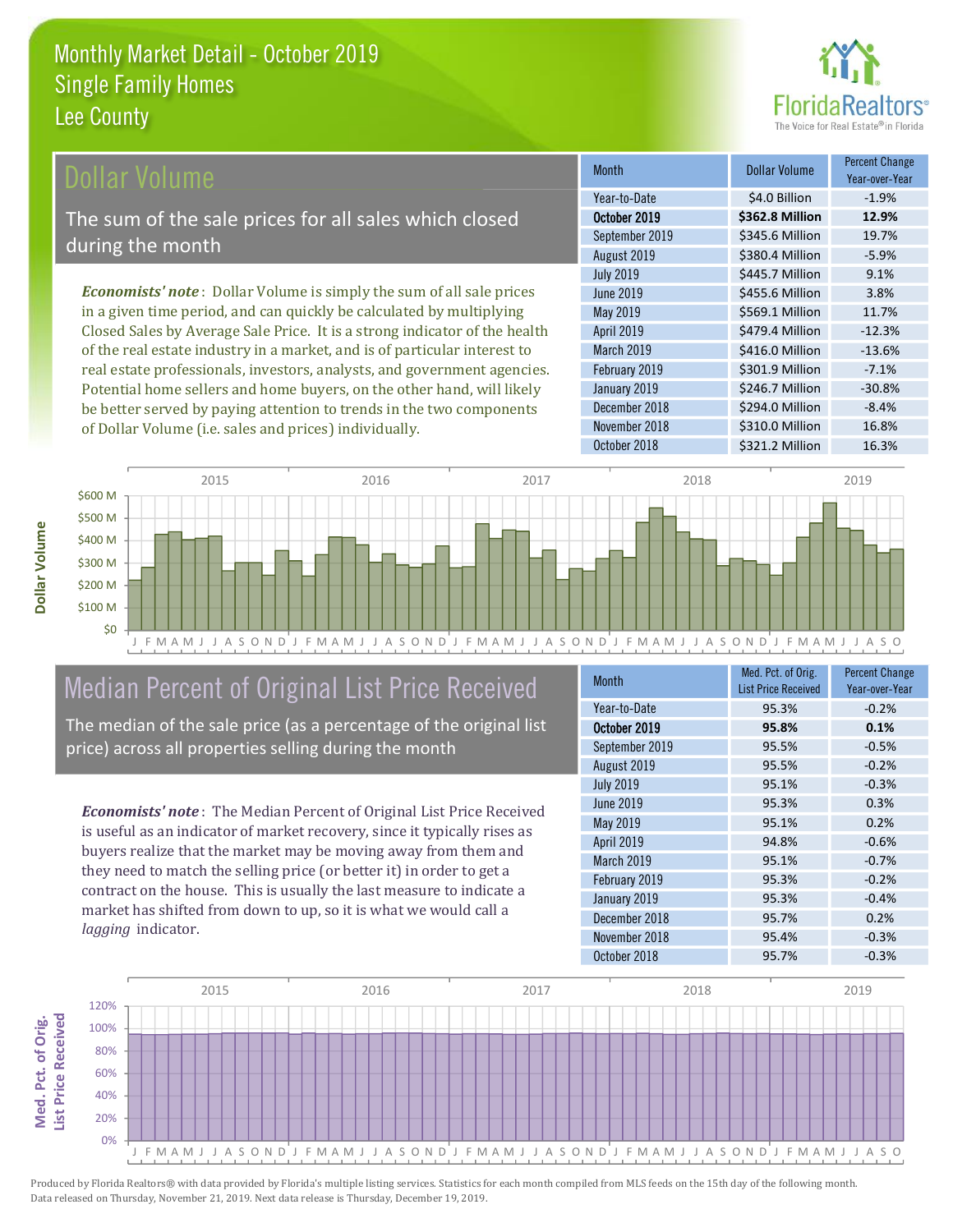

## **Median Time to Contract**

The median number of days between the listing date and contract date for all Closed Sales during the month

**Economists' note:** Like Time to Sale, Time to Contract is a measure of the length of the home selling process calculated for sales which closed during the month. The difference is that Time to Contract measures the number of days between the initial listing of a property and the signing of the contract which eventually led to the closing of the sale. When the gap between Median Time to Contract and Median Time to Sale grows, it is usually a sign of longer closing times and/or declining numbers of cash sales.

| Month            | Median Time to<br>Contract | <b>Percent Change</b><br>Year-over-Year |
|------------------|----------------------------|-----------------------------------------|
| Year-to-Date     | 73 Days                    | 17.7%                                   |
| October 2019     | 72 Days                    | 22.0%                                   |
| September 2019   | 80 Days                    | 56.9%                                   |
| August 2019      | 82 Days                    | 20.6%                                   |
| <b>July 2019</b> | 73 Days                    | 10.6%                                   |
| <b>June 2019</b> | 71 Days                    | 9.2%                                    |
| May 2019         | 68 Days                    | 7.9%                                    |
| April 2019       | 71 Days                    | 29.1%                                   |
| March 2019       | 72 Days                    | 22.0%                                   |
| February 2019    | 75 Days                    | 11.9%                                   |
| January 2019     | 67 Days                    | 11.7%                                   |
| December 2018    | 63 Days                    | $-1.6%$                                 |
| November 2018    | 67 Days                    | 1.5%                                    |
| October 2018     | 59 Days                    | $-3.3%$                                 |



## **Median Time to Sale**

**Median Time to** 

The median number of days between the listing date and closing date for all Closed Sales during the month

**Economists' note**: Time to Sale is a measure of the length of the home selling process, calculated as the number of days between the initial listing of a property and the closing of the sale. Median Time to Sale is the amount of time the "middle" property selling this month was on the market. That is, 50% of homes selling this month took less time to sell, and 50% of homes took more time to sell. Median Time to Sale gives a more accurate picture than Average Time to Sale, which can be skewed upward by small numbers of properties taking an abnormally long time to sell.

| <b>Month</b>     | <b>Median Time to Sale</b> | <b>Percent Change</b><br>Year-over-Year |
|------------------|----------------------------|-----------------------------------------|
| Year-to-Date     | 114 Days                   | 10.7%                                   |
| October 2019     | 114 Days                   | 9.6%                                    |
| September 2019   | 121 Days                   | 27.4%                                   |
| August 2019      | 121 Days                   | 9.0%                                    |
| <b>July 2019</b> | 115 Days                   | 6.5%                                    |
| <b>June 2019</b> | 112 Days                   | 4.7%                                    |
| May 2019         | 110 Days                   | 3.8%                                    |
| April 2019       | 109 Days                   | 14.7%                                   |
| March 2019       | 110 Days                   | 14.6%                                   |
| February 2019    | 113 Days                   | 9.7%                                    |
| January 2019     | 112 Days                   | 14.3%                                   |
| December 2018    | 96 Days                    | $-9.4%$                                 |
| November 2018    | 109 Days                   | 0.0%                                    |
| October 2018     | 104 Days                   | $-5.5%$                                 |

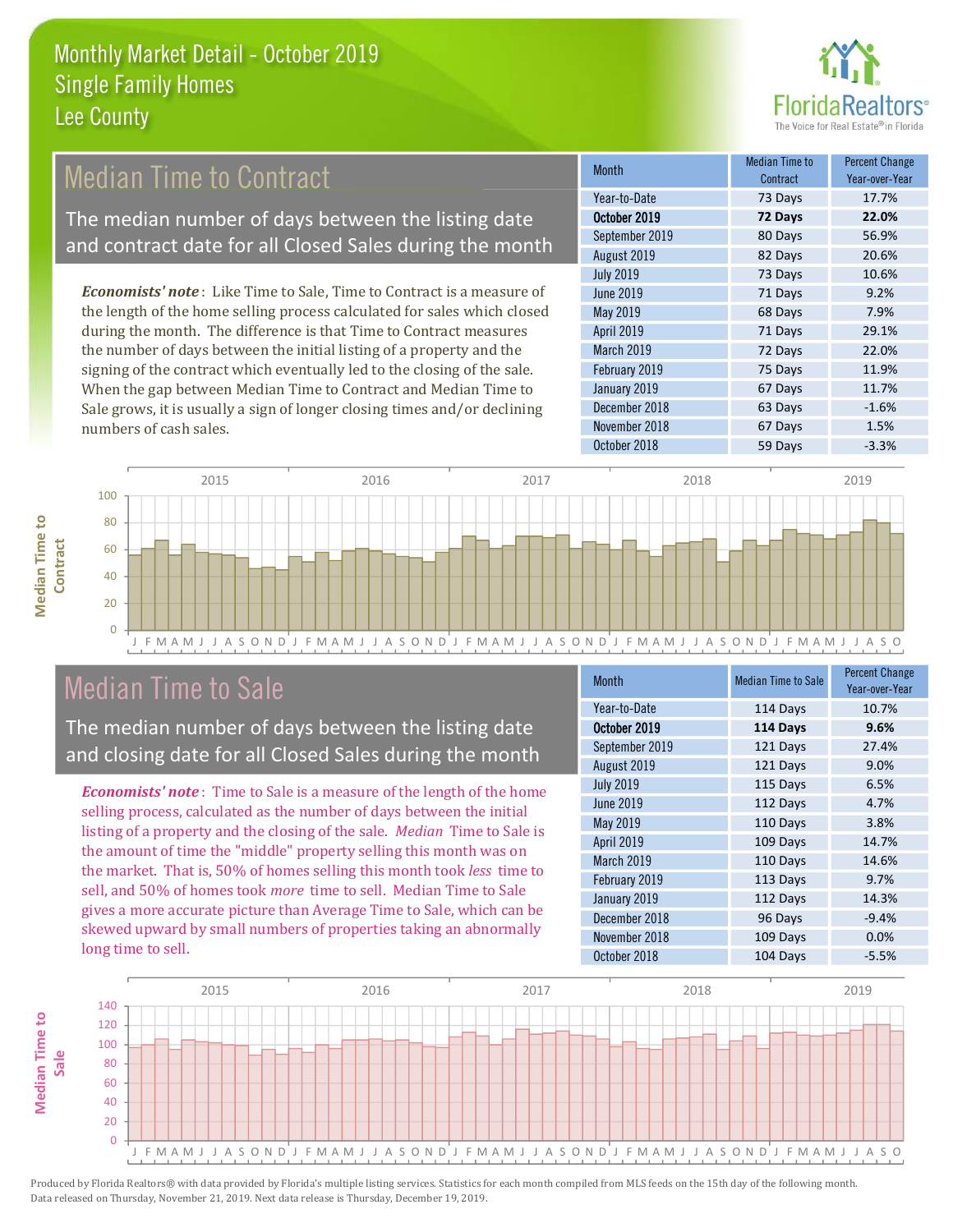

| <b>New Pending Sales</b>                                                      | <b>Month</b>      | <b>New Pending Sales</b> | <b>Percent Change</b><br>Year-over-Year |
|-------------------------------------------------------------------------------|-------------------|--------------------------|-----------------------------------------|
|                                                                               | Year-to-Date      | 13,764                   | 3.2%                                    |
| The number of listed properties that went under                               | October 2019      | 1,275                    | 15.2%                                   |
| contract during the month                                                     | September 2019    | 1,158                    | 19.6%                                   |
|                                                                               | August 2019       | 1,261                    | 2.9%                                    |
|                                                                               | <b>July 2019</b>  | 1,333                    | 4.5%                                    |
| <b>Economists' note:</b> Because of the typical length of time it takes for a | June 2019         | 1,385                    | 9.3%                                    |
| sale to close, economists consider Pending Sales to be a decent               | May 2019          | 1,525                    | 1.4%                                    |
| indicator of potential future Closed Sales. It is important to bear in        | <b>April 2019</b> | 1,657                    | 5.5%                                    |
| mind, however, that not all Pending Sales will be closed successfully.        | March 2019        | 1,610                    | $-4.6%$                                 |
| So, the effectiveness of Pending Sales as a future indicator of Closed        | February 2019     | 1,348                    | $-0.9%$                                 |
| Sales is susceptible to changes in market conditions such as the              | January 2019      | 1,212                    | $-11.6%$                                |
| availability of financing for homebuyers and the inventory of                 | December 2018     | 852                      | $-11.0%$                                |

November 2018



# **New Listings**

Pending Sales

**New Listings** 

distressed properties for sale.

The number of properties put onto the market during the month

Economists' note: New Listings tend to rise in delayed response to increasing prices, so they are often seen as a lagging indicator of market health. As prices rise, potential sellers raise their estimations of value—and in the most recent cycle, rising prices have freed up many potential sellers who were previously underwater on their mortgages. Note that in our calculations, we take care to not include properties that were recently taken off the market and quickly relisted, since these are not really new listings.

| <b>Month</b>      | <b>New Listings</b> | <b>Percent Change</b><br>Year-over-Year |
|-------------------|---------------------|-----------------------------------------|
| Year-to-Date      | 14,824              | $-4.8%$                                 |
| October 2019      | 1,635               | 3.6%                                    |
| September 2019    | 1,229               | $-3.7%$                                 |
| August 2019       | 1,169               | $-17.8%$                                |
| <b>July 2019</b>  | 1,279               | $-5.7%$                                 |
| <b>June 2019</b>  | 1,184               | $-5.6%$                                 |
| May 2019          | 1,413               | $-3.2%$                                 |
| April 2019        | 1,518               | 0.5%                                    |
| <b>March 2019</b> | 1,651               | $-6.1%$                                 |
| February 2019     | 1,649               | $-10.1%$                                |
| January 2019      | 2,097               | $-0.8%$                                 |
| December 2018     | 1,248               | 6.9%                                    |
| November 2018     | 1,496               | $-5.2%$                                 |
| October 2018      | 1,578               | 11.2%                                   |

918

 $-20.0%$ 

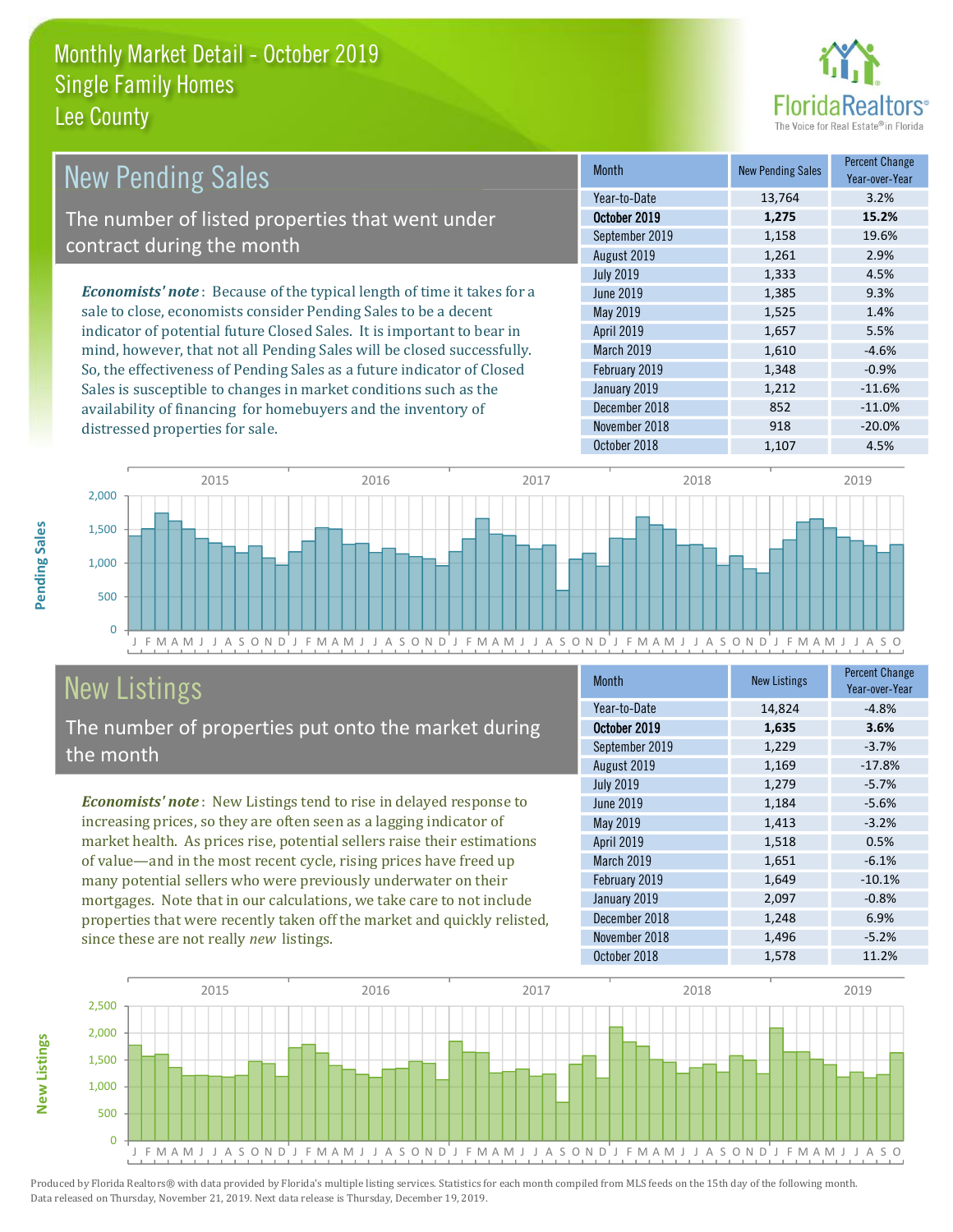

## **Inventory (Active Listings)** The number of property listings active at the end of the month **Economists' note**: There are a number of ways to define and calculate Inventory. Our method is to simply count the number of active listings

on the last day of the month, and hold this number to compare with the same month the following year. Inventory rises when New Listings are outpacing the number of listings that go off-market (regardless of whether they actually sell). Likewise, it falls when New Listings aren't keeping up with the rate at which homes are going off-market.

| <b>Month</b>             | Inventory | <b>Percent Change</b><br>Year-over-Year |
|--------------------------|-----------|-----------------------------------------|
| <b>YTD (Monthly Avg)</b> | 6,067     | 5.3%                                    |
| October 2019             | 5,287     | $-9.2%$                                 |
| September 2019           | 4,977     | $-8.6%$                                 |
| August 2019              | 5,100     | $-3.9%$                                 |
| <b>July 2019</b>         | 5,422     | 1.8%                                    |
| <b>June 2019</b>         | 5,724     | 5.6%                                    |
| May 2019                 | 6,234     | 7.7%                                    |
| April 2019               | 6,633     | 10.2%                                   |
| March 2019               | 6,994     | 12.1%                                   |
| February 2019            | 7,195     | 14.5%                                   |
| January 2019             | 7,104     | 18.9%                                   |
| December 2018            | 6,367     | 20.0%                                   |
| November 2018            | 6,208     | 17.4%                                   |
| October 2018             | 5,823     | 17.9%                                   |



## **Months Supply of Inventory**

An estimate of the number of months it will take to deplete the current Inventory given recent sales rates

**Economists' note:** MSI is a useful indicator of market conditions. The benchmark for a balanced market (favoring neither buyer nor seller) is 5.5 months of inventory. Anything higher is traditionally a buyers' market, and anything lower is a sellers' market. There is no single accepted way of calculating MSI. A common method is to divide current Inventory by the most recent month's Closed Sales count, but this count is a usually poor predictor of future Closed Sales due to seasonal cycles. To eliminate seasonal effects, we use the 12-month average of monthly Closed Sales instead.

| <b>Month</b>      | <b>Months Supply</b> | <b>Percent Change</b><br>Year-over-Year |
|-------------------|----------------------|-----------------------------------------|
| YTD (Monthly Avg) | 5.5                  | 1.9%                                    |
| October 2019      | 4.7                  | $-9.6%$                                 |
| September 2019    | 4.5                  | $-8.2%$                                 |
| August 2019       | 4.6                  | $-6.1%$                                 |
| <b>July 2019</b>  | 4.9                  | 0.0%                                    |
| June 2019         | 5.2                  | 2.0%                                    |
| May 2019          | 5.7                  | 5.6%                                    |
| <b>April 2019</b> | 6.1                  | 7.0%                                    |
| March 2019        | 6.4                  | 6.7%                                    |
| February 2019     | 6.6                  | 10.0%                                   |
| January 2019      | 6.5                  | 12.1%                                   |
| December 2018     | 5.7                  | 11.8%                                   |
| November 2018     | 5.5                  | 7.8%                                    |
| October 2018      | 5.2                  | 8.3%                                    |



nventory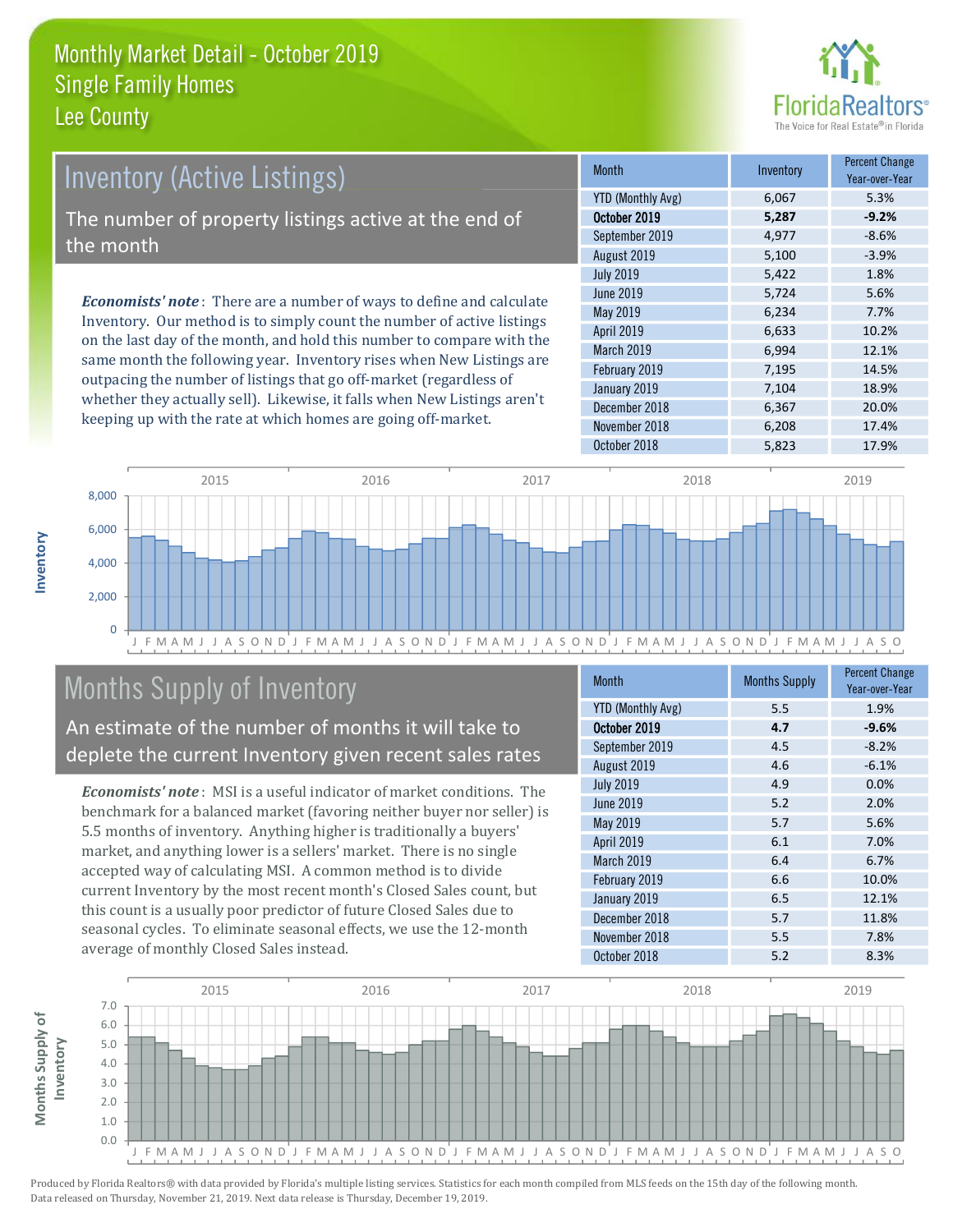

#### **Percent Change Closed Sales by Sale Price Closed Sales Sale Price** Year-over-Year Less than \$50,000  $\overline{3}$ 200.0% The number of sales transactions which closed during  $$50.000 - $99.999$ 17  $-10.5%$ the month 62 1.6%  $$100,000 - $149,999$ **Economists' note:** Closed Sales are one of the simplest—yet most \$150,000 - \$199.999 203  $-3.3%$ important-indicators for the residential real estate market. When \$200.000 - \$249.999 230 11.1% comparing Closed Sales across markets of different sizes, we \$250,000 - \$299.999 173 27.2% recommend comparing the percent changes in sales rather than the number of sales. Closed Sales (and many other market metrics) are \$300,000 - \$399,999 180 6.5% affected by seasonal cycles, so actual trends are more accurately \$400,000 - \$599,999 139 25.2% represented by year-over-year changes (i.e. comparing a month's sales \$600.000 - \$999.999 49 2.1% to the amount of sales in the same month in the previous year), rather than changes from one month to the next. \$1,000,000 or more 28 40.0%



#### **Median Time to Contract by Sale Price** The median number of days between the listing date and contract date for all Closed Sales during the month

**Economists' note**: Like Time to Sale. Time to Contract is a measure of the length of the home selling process calculated for sales which closed during the month. The difference is that Time to Contract measures the number of days between the initial listing of a property and the signing of the contract which eventually led to the closing of the sale. When the gap between Median Time to Contract and Median Time to Sale grows, it is usually a sign of longer closing times and/or declining numbers of cash sales.

| Sale Price            | <b>Median Time to</b><br>Contract | <b>Percent Change</b><br>Year-over-Year |
|-----------------------|-----------------------------------|-----------------------------------------|
| Less than \$50,000    | 8 Days                            | $-42.9%$                                |
| $$50,000 - $99,999$   | 13 Days                           | $-55.2%$                                |
| $$100,000 - $149,999$ | 67 Days                           | 71.8%                                   |
| $$150,000 - $199,999$ | 49 Days                           | 11.4%                                   |
| \$200,000 - \$249,999 | 64 Days                           | 25.5%                                   |
| \$250,000 - \$299,999 | 68 Days                           | 1.5%                                    |
| \$300,000 - \$399,999 | 69 Days                           | $-19.8%$                                |
| \$400,000 - \$599,999 | 124 Days                          | 59.0%                                   |
| \$600,000 - \$999,999 | 107 Days                          | $-41.5%$                                |
| ዩ1 በበበ በበበ or more    | 188 Davs                          | $-9.2\%$                                |

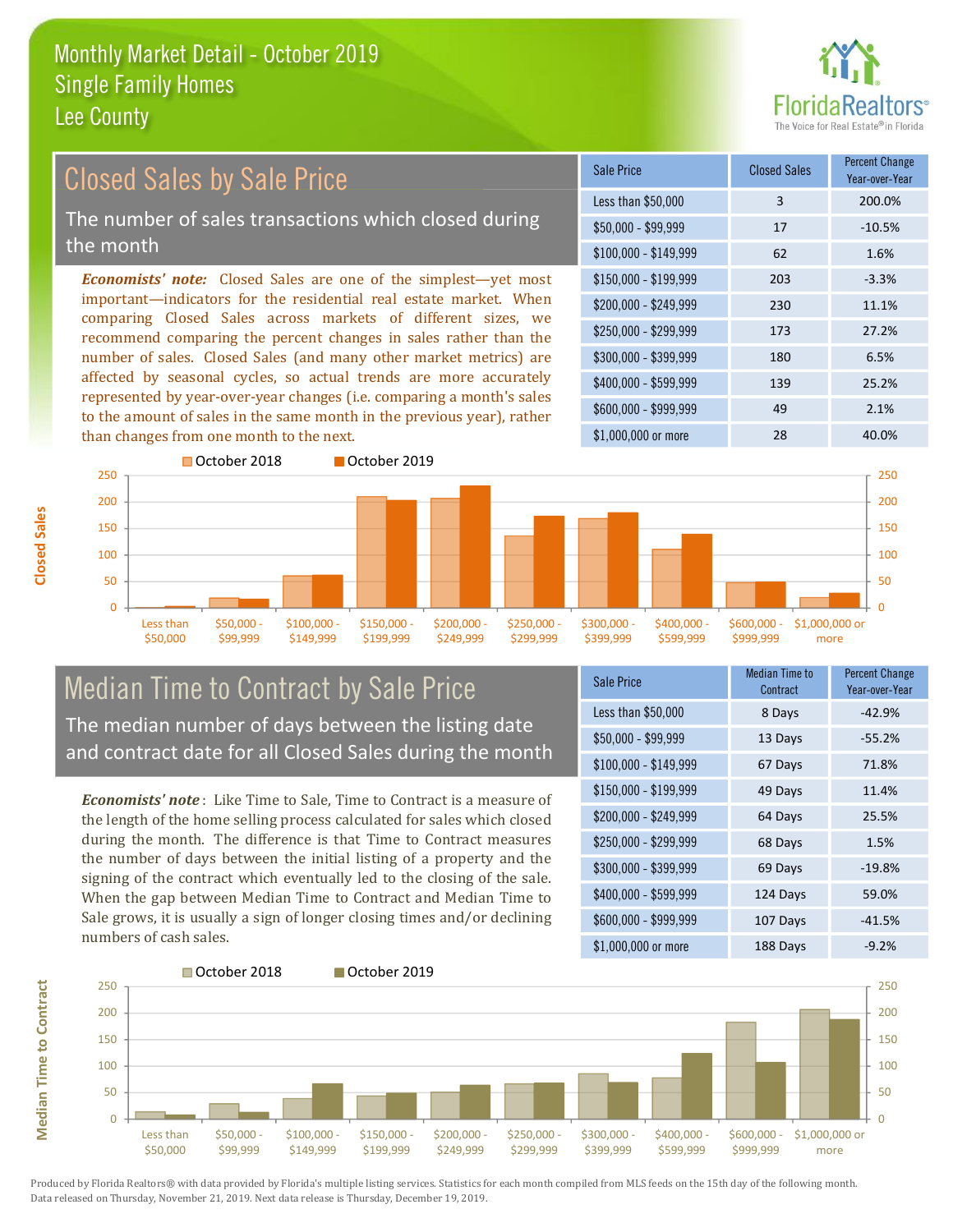

## **New Listings by Initial Listing Price** The number of properties put onto the market during

the month

Economists' note: New Listings tend to rise in delayed response to increasing prices, so they are often seen as a lagging indicator of market health. As prices rise, potential sellers raise their estimations of value—and in the most recent cycle, rising prices have freed up many potential sellers who were previously underwater on their mortgages. Note that in our calculations, we take care to not include properties that were recently taken off the market and quickly relisted, since these are not really new listings.

| <b>Initial Listing Price</b> | <b>New Listings</b> | <b>Percent Change</b><br>Year-over-Year |
|------------------------------|---------------------|-----------------------------------------|
| Less than \$50,000           | $\overline{2}$      | $-33.3%$                                |
| $$50,000 - $99,999$          | 15                  | $-21.1%$                                |
| $$100,000 - $149,999$        | 65                  | $-12.2%$                                |
| $$150,000 - $199,999$        | 207                 | $-19.1%$                                |
| \$200,000 - \$249,999        | 321                 | 13.8%                                   |
| \$250,000 - \$299,999        | 241                 | 8.6%                                    |
| \$300,000 - \$399,999        | 261                 | 0.8%                                    |
| \$400,000 - \$599,999        | 276                 | 16.5%                                   |
| \$600,000 - \$999,999        | 144                 | 5.9%                                    |
| $$1.000.000$ or more         | 103                 | 14.4%                                   |



October 2019



#### **Inventory by Current Listing Price** The number of property listings active at the end of the month

**Economists' note**: There are a number of ways to define and calculate Inventory. Our method is to simply count the number of active listings on the last day of the month, and hold this number to compare with the same month the following year. Inventory rises when New Listings are outpacing the number of listings that go off-market (regardless of whether they actually sell). Likewise, it falls when New Listings aren't keeping up with the rate at which homes are going off-market.

| <b>Current Listing Price</b> | Inventory    | <b>FULLE CHAIRS</b><br>Year-over-Year |
|------------------------------|--------------|---------------------------------------|
| Less than \$50,000           | $\mathbf{1}$ | $-50.0%$                              |
| $$50,000 - $99,999$          | 32           | $-8.6%$                               |
| $$100,000 - $149,999$        | 158          | $-3.7%$                               |
| $$150,000 - $199,999$        | 672          | $-9.4%$                               |
| \$200,000 - \$249,999        | 848          | $-1.2%$                               |
| \$250,000 - \$299,999        | 617          | $-16.8%$                              |
| \$300,000 - \$399,999        | 885          | $-15.4%$                              |
| \$400,000 - \$599,999        | 940          | $-6.5%$                               |
| \$600,000 - \$999,999        | 608          | $-8.8%$                               |
| $$1$ 000 000 or more         | 526          | 6.10/                                 |



Produced by Florida Realtors® with data provided by Florida's multiple listing services. Statistics for each month compiled from MLS feeds on the 15th day of the following month. Data released on Thursday, November 21, 2019. Next data release is Thursday, December 19, 2019.

nventory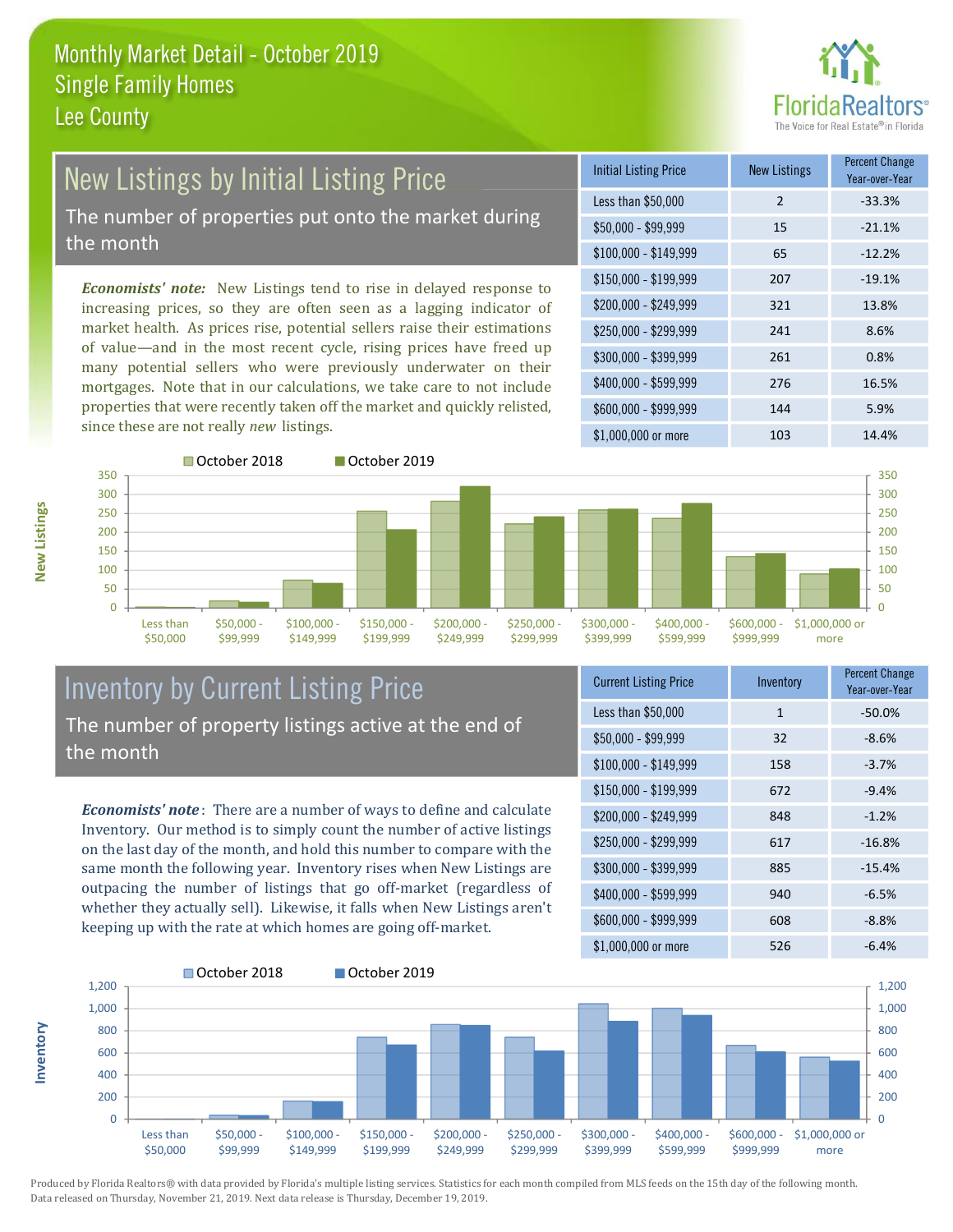#### Monthly Distressed Market - October 2019 **Single Family Homes** Lee County



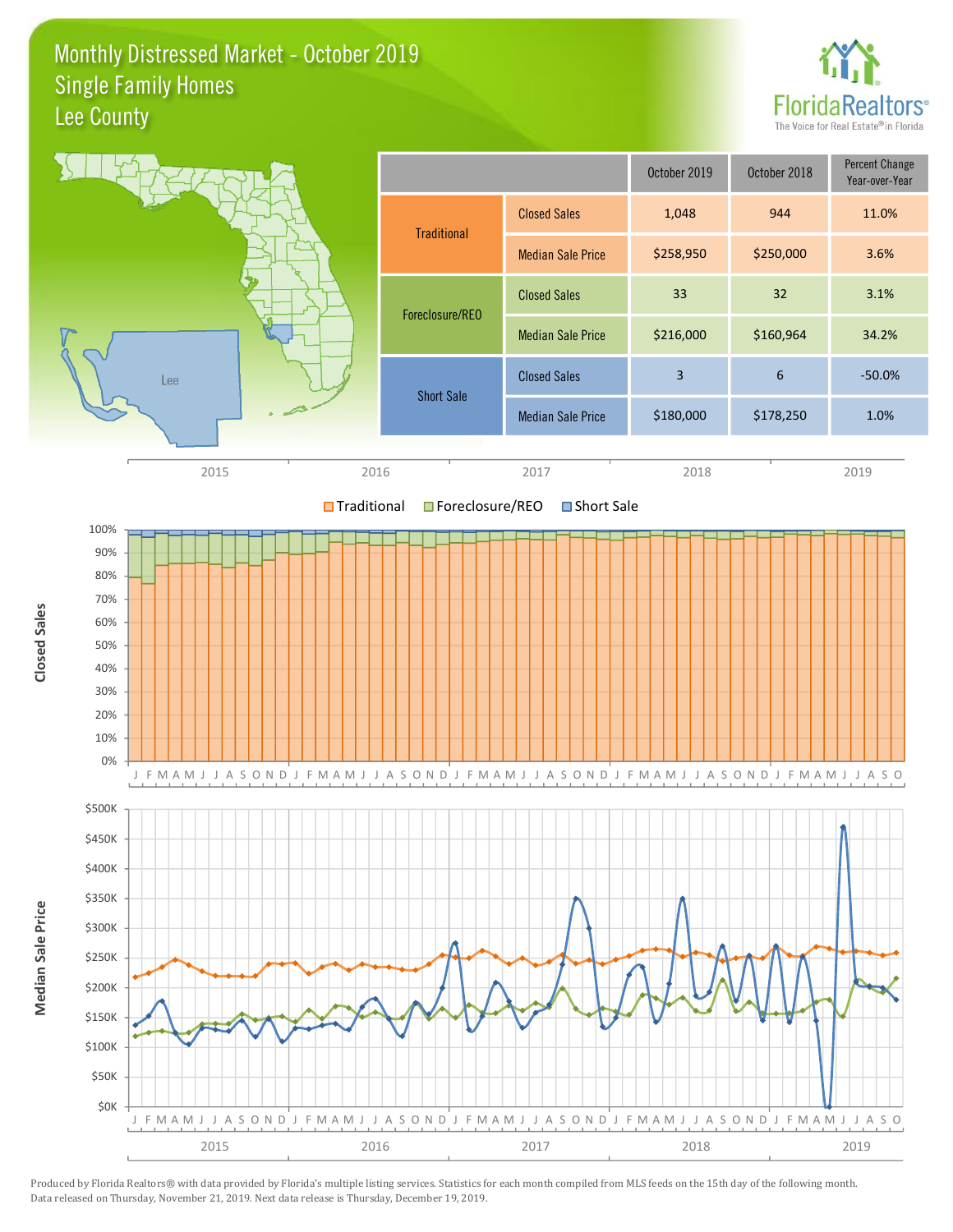



| <b>Summary Statistics</b>                                       | October 2019    | October 2018    | <b>Percent Change</b><br>Year-over-Year |
|-----------------------------------------------------------------|-----------------|-----------------|-----------------------------------------|
| <b>Closed Sales</b>                                             | 512             | 436             | 17.4%                                   |
| Paid in Cash                                                    | 245             | 247             | $-0.8%$                                 |
| <b>Median Sale Price</b>                                        | \$180,000       | \$189,500       | $-5.0%$                                 |
| <b>Average Sale Price</b>                                       | \$223,428       | \$234,660       | $-4.8%$                                 |
| <b>Dollar Volume</b>                                            | \$114.4 Million | \$102.3 Million | 11.8%                                   |
| <b>Median Percent of Original</b><br><b>List Price Received</b> | 94.9%           | 95.0%           | $-0.1%$                                 |
| <b>Median Time to Contract</b>                                  | 83 Days         | 75 Days         | 10.7%                                   |
| <b>Median Time to Sale</b>                                      | 121 Days        | 113 Days        | 7.1%                                    |
| <b>New Pending Sales</b>                                        | 564             | 507             | 11.2%                                   |
| <b>New Listings</b>                                             | 790             | 847             | $-6.7%$                                 |
| <b>Pending Inventory</b>                                        | 649             | 593             | 9.4%                                    |
| <b>Inventory (Active Listings)</b>                              | 2,947           | 3,207           | $-8.1%$                                 |
| <b>Months Supply of Inventory</b>                               | 5.3             | 5.7             | $-7.0%$                                 |

## **Closed Sales**

**Closed Sales** 

The number of sales transactions which closed during the month

**Economists' note:** Closed Sales are one of the simplest-yet most important-indicators for the residential real estate market. When comparing Closed Sales across markets of different sizes, we recommend comparing the percent changes in sales rather than the number of sales. Closed Sales (and many other market metrics) are affected by seasonal cycles, so actual trends are more accurately represented by year-over-year changes (i.e. comparing a month's sales to the amount of sales in the same month in the previous year), rather than changes from one month to the next.

| <b>Month</b>     | <b>Closed Sales</b> | <b>Percent Change</b><br>Year-over-Year |
|------------------|---------------------|-----------------------------------------|
| Year-to-Date     | 5,829               | 0.8%                                    |
| October 2019     | 512                 | 17.4%                                   |
| September 2019   | 445                 | 0.0%                                    |
| August 2019      | 493                 | $-12.1%$                                |
| <b>July 2019</b> | 586                 | 17.2%                                   |
| <b>June 2019</b> | 592                 | 1.4%                                    |
| May 2019         | 802                 | 8.7%                                    |
| April 2019       | 823                 | 6.9%                                    |
| March 2019       | 648                 | $-15.7%$                                |
| February 2019    | 506                 | $-1.0%$                                 |
| January 2019     | 422                 | $-10.4%$                                |
| December 2018    | 407                 | $-23.6%$                                |
| November 2018    | 452                 | 7.6%                                    |
| October 2018     | 436                 | $-2.0%$                                 |

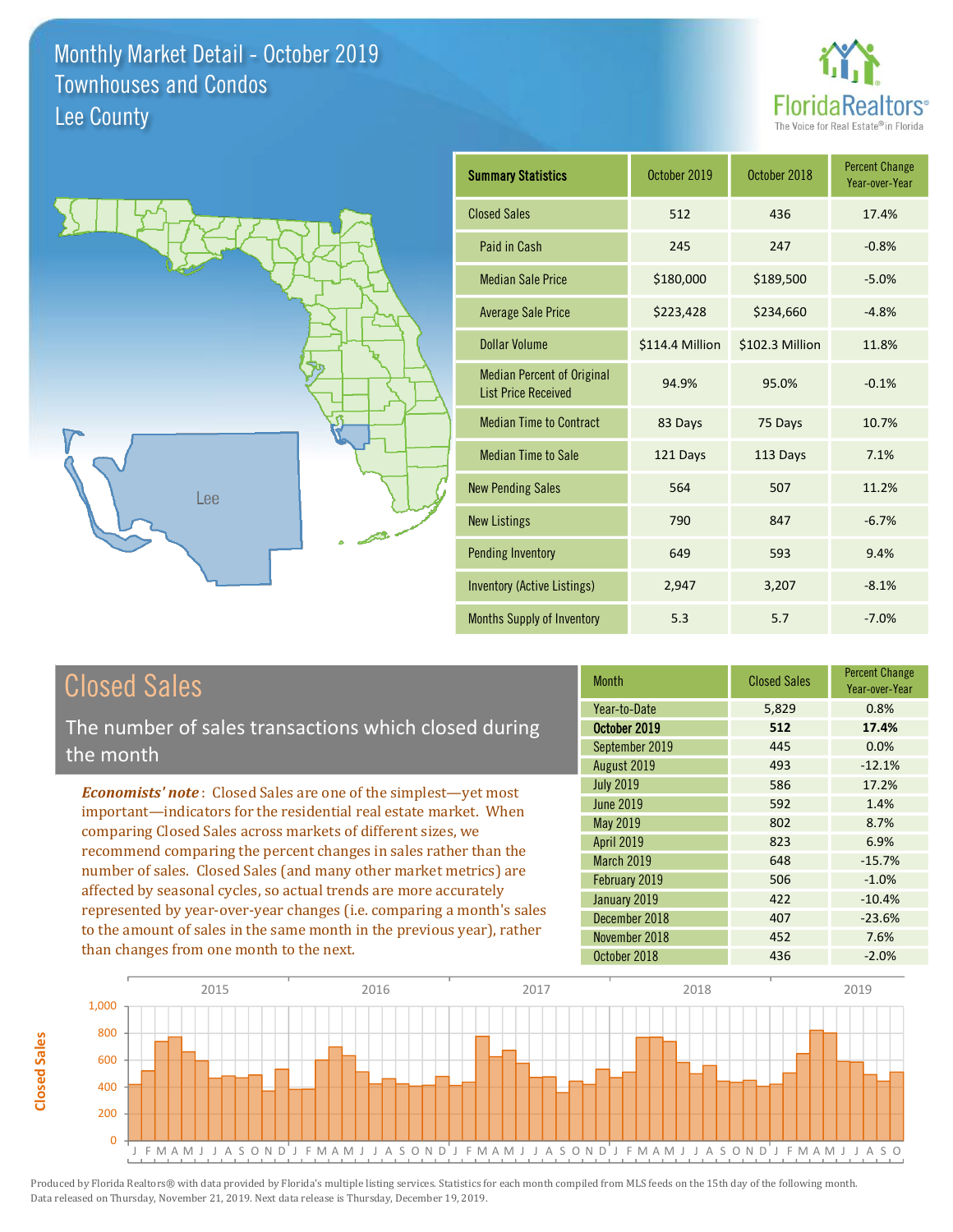this statistic should be interpreted with care.



 $-18.6%$ 

10.5%

| Cash Sales                                                                      | <b>Month</b>      | <b>Cash Sales</b> | <b>Percent Change</b><br>Year-over-Year |
|---------------------------------------------------------------------------------|-------------------|-------------------|-----------------------------------------|
|                                                                                 | Year-to-Date      | 3.256             | 1.1%                                    |
| The number of Closed Sales during the month in which                            | October 2019      | 245               | $-0.8%$                                 |
| buyers exclusively paid in cash                                                 | September 2019    | 234               | 7.3%                                    |
|                                                                                 | August 2019       | 242               | $-12.3%$                                |
|                                                                                 | <b>July 2019</b>  | 296               | 17.9%                                   |
|                                                                                 | June 2019         | 327               | 10.1%                                   |
| <b>Economists' note</b> : Cash Sales can be a useful indicator of the extent to | May 2019          | 448               | 11.4%                                   |
| which investors are participating in the market. Why? Investors are             | <b>April 2019</b> | 506               | 7.4%                                    |
| far more likely to have the funds to purchase a home available up front,        | <b>March 2019</b> | 389               | $-15.4%$                                |
| whereas the typical homebuyer requires a mortgage or some other                 | February 2019     | 324               | 1.6%                                    |
| form of financing. There are of course many possible exceptions so              | January 2019      | 245               | $-12.5%$                                |

December 2018

November 2018



## Cash Sales as a Percentage of Closed Sales

The percentage of Closed Sales during the month which were Cash Sales

**Economists' note:** This statistic is simply another way of viewing Cash Sales. The remaining percentages of Closed Sales (i.e. those not paid fully in cash) each month involved some sort of financing, such as mortgages, owner/seller financing, assumed loans, etc.

| <b>Month</b>      | <b>Percent of Closed</b><br>Sales Paid in Cash | <b>Percent Change</b><br>Year-over-Year |
|-------------------|------------------------------------------------|-----------------------------------------|
| Year-to-Date      | 55.9%                                          | 0.4%                                    |
| October 2019      | 47.9%                                          | $-15.5%$                                |
| September 2019    | 52.6%                                          | 7.3%                                    |
| August 2019       | 49.1%                                          | $-0.2%$                                 |
| <b>July 2019</b>  | 50.5%                                          | 0.6%                                    |
| June 2019         | 55.2%                                          | 8.4%                                    |
| May 2019          | 55.9%                                          | 2.6%                                    |
| April 2019        | 61.5%                                          | 0.5%                                    |
| <b>March 2019</b> | 60.0%                                          | 0.3%                                    |
| February 2019     | 64.0%                                          | 2.6%                                    |
| January 2019      | 58.1%                                          | $-2.2%$                                 |
| December 2018     | 58.0%                                          | 6.6%                                    |
| November 2018     | 58.4%                                          | 2.6%                                    |
| October 2018      | 56.7%                                          | 12.7%                                   |

236

264

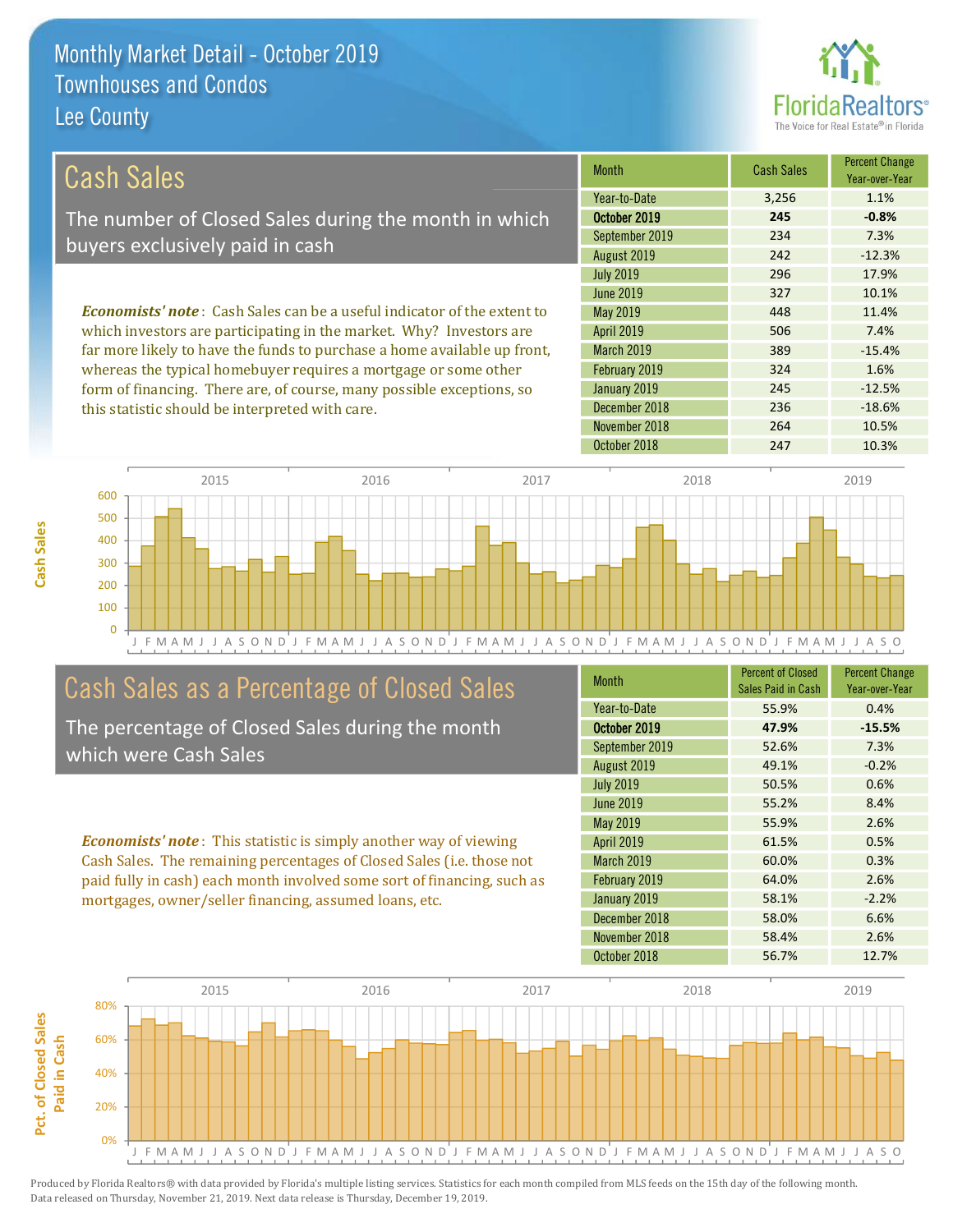

## **Median Sale Price**

The median sale price reported for the month (i.e. 50% of sales were above and 50% of sales were below)

**Economists' note:** Median Sale Price is our preferred summary statistic for price activity because, unlike Average Sale Price, Median Sale Price is not sensitive to high sale prices for small numbers of homes that may not be characteristic of the market area. Keep in mind that median price trends over time are not always solely caused by changes in the general value of local real estate. Median sale price only reflects the values of the homes that sold each month, and the mix of the types of homes that sell can change over time.

| <b>Month</b>      | <b>Median Sale Price</b> | <b>Percent Change</b><br>Year-over-Year |
|-------------------|--------------------------|-----------------------------------------|
| Year-to-Date      | \$190,000                | 0.0%                                    |
| October 2019      | \$180,000                | $-5.0%$                                 |
| September 2019    | \$188,900                | $-1.6%$                                 |
| August 2019       | \$180,000                | $-4.3%$                                 |
| <b>July 2019</b>  | \$185,000                | 4.4%                                    |
| <b>June 2019</b>  | \$190,000                | $-5.0%$                                 |
| May 2019          | \$206,500                | 7.8%                                    |
| April 2019        | \$205,000                | 3.5%                                    |
| <b>March 2019</b> | \$194,000                | 2.1%                                    |
| February 2019     | \$188,625                | $-0.7%$                                 |
| January 2019      | \$189,495                | $-0.8%$                                 |
| December 2018     | \$205,000                | 7.9%                                    |
| November 2018     | \$187,000                | 3.0%                                    |
| October 2018      | \$189,500                | 6.5%                                    |



### **Average Sale Price**

The average sale price reported for the month (i.e. total sales in dollars divided by the number of sales)

Economists' note: Usually, we prefer Median Sale Price over Average Sale Price as a summary statistic for home prices. However, Average Sale Price does have its uses-particularly when it is analyzed alongside the Median Sale Price. For one, the relative difference between the two statistics can provide some insight into the market for higher-end homes in an area.

| <b>Month</b>      | <b>Average Sale Price</b> | <b>Percent Change</b><br>Year-over-Year |
|-------------------|---------------------------|-----------------------------------------|
| Year-to-Date      | \$247,887                 | 1.3%                                    |
| October 2019      | \$223,428                 | $-4.8%$                                 |
| September 2019    | \$236,139                 | $-0.6%$                                 |
| August 2019       | \$235,635                 | 3.6%                                    |
| <b>July 2019</b>  | \$225,300                 | 1.4%                                    |
| <b>June 2019</b>  | \$251,648                 | $-2.0%$                                 |
| May 2019          | \$270,878                 | 11.1%                                   |
| <b>April 2019</b> | \$269,437                 | 2.4%                                    |
| <b>March 2019</b> | \$253,979                 | 4.6%                                    |
| February 2019     | \$243,399                 | $-1.3%$                                 |
| January 2019      | \$240,663                 | $-8.6%$                                 |
| December 2018     | \$304,353                 | 19.6%                                   |
| November 2018     | \$250,273                 | 8.5%                                    |
| October 2018      | \$234,660                 | $-3.0%$                                 |



**Average Sale Price**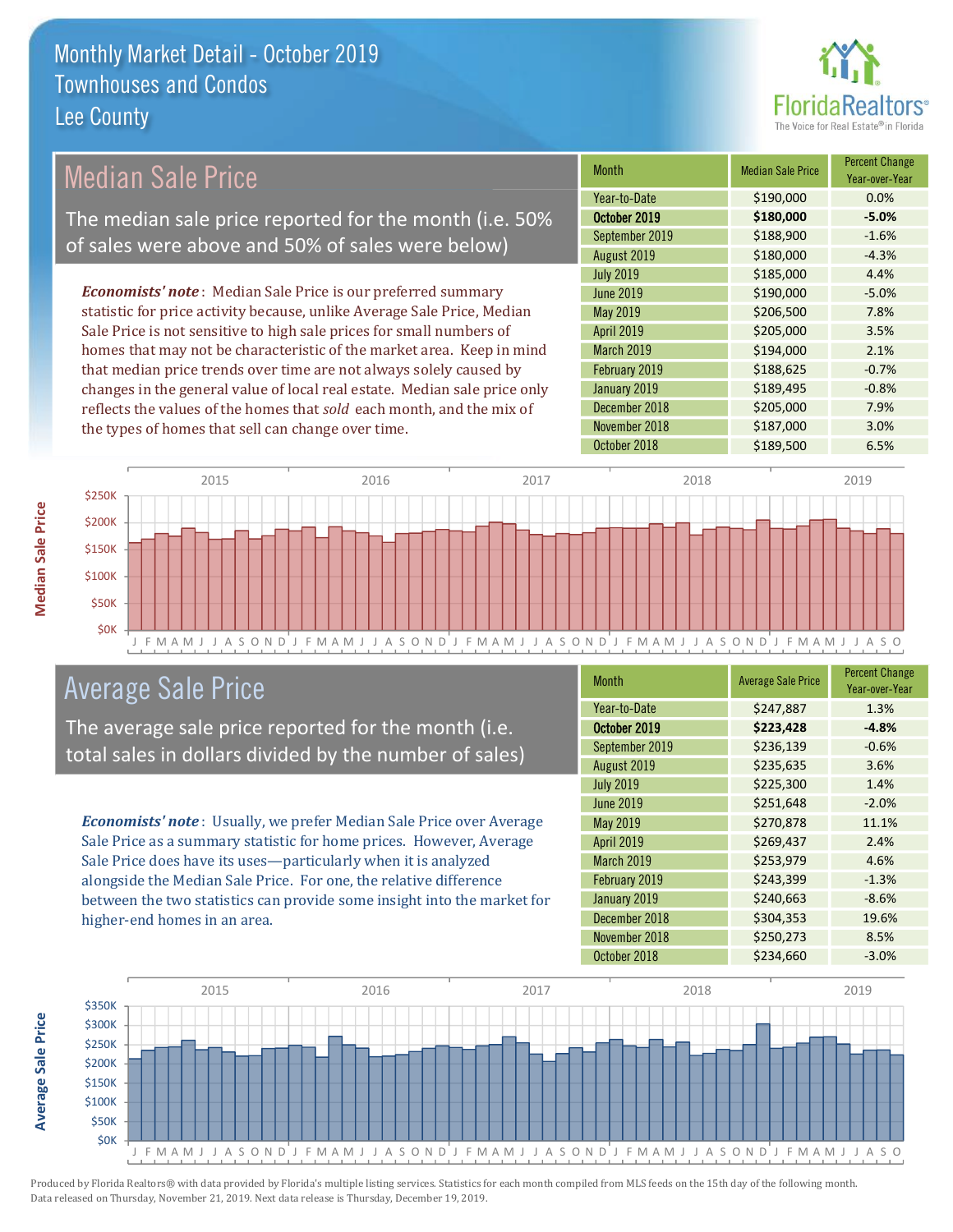

#### ollar Volume

The sum of the sale prices for all sales which closed during the month

**Economists' note**: Dollar Volume is simply the sum of all sale prices in a given time period, and can quickly be calculated by multiplying Closed Sales by Average Sale Price. It is a strong indicator of the health of the real estate industry in a market, and is of particular interest to real estate professionals, investors, analysts, and government agencies. Potential home sellers and home buyers, on the other hand, will likely be better served by paying attention to trends in the two components of Dollar Volume (i.e. sales and prices) individually.

| Month            | Dollar Volume   | <b>Percent Change</b><br>Year-over-Year |
|------------------|-----------------|-----------------------------------------|
| Year-to-Date     | \$1.4 Billion   | 2.0%                                    |
| October 2019     | \$114.4 Million | 11.8%                                   |
| September 2019   | \$105.1 Million | $-0.6%$                                 |
| August 2019      | \$116.2 Million | $-8.9%$                                 |
| <b>July 2019</b> | \$132.0 Million | 18.8%                                   |
| <b>June 2019</b> | \$149.0 Million | $-0.7%$                                 |
| May 2019         | \$217.2 Million | 20.7%                                   |
| April 2019       | \$221.7 Million | 9.4%                                    |
| March 2019       | \$164.6 Million | $-11.8%$                                |
| February 2019    | \$123.2 Million | $-2.3%$                                 |
| January 2019     | \$101.6 Million | $-18.1%$                                |
| December 2018    | \$123.9 Million | $-8.7%$                                 |
| November 2018    | \$113.1 Million | 16.8%                                   |
| October 2018     | \$102.3 Million | $-4.9%$                                 |



## Median Percent of Original List Price Received

The median of the sale price (as a percentage of the original list price) across all properties selling during the month

**Economists' note:** The Median Percent of Original List Price Received is useful as an indicator of market recovery, since it typically rises as buyers realize that the market may be moving away from them and they need to match the selling price (or better it) in order to get a contract on the house. This is usually the last measure to indicate a market has shifted from down to up, so it is what we would call a lagging indicator.

| <b>Month</b>      | Med. Pct. of Orig.<br><b>List Price Received</b> | <b>Percent Change</b><br>Year-over-Year |
|-------------------|--------------------------------------------------|-----------------------------------------|
| Year-to-Date      | 94.3%                                            | 0.1%                                    |
| October 2019      | 94.9%                                            | $-0.1%$                                 |
| September 2019    | 94.4%                                            | 0.3%                                    |
| August 2019       | 94.3%                                            | 0.0%                                    |
| <b>July 2019</b>  | 93.8%                                            | $-0.1%$                                 |
| <b>June 2019</b>  | 94.5%                                            | 0.9%                                    |
| <b>May 2019</b>   | 93.8%                                            | 0.0%                                    |
| April 2019        | 94.0%                                            | $-0.4%$                                 |
| <b>March 2019</b> | 94.5%                                            | 0.1%                                    |
| February 2019     | 94.3%                                            | $-0.6%$                                 |
| January 2019      | 94.8%                                            | 0.7%                                    |
| December 2018     | 95.0%                                            | 0.0%                                    |
| November 2018     | 95.2%                                            | 1.2%                                    |
| October 2018      | 95.0%                                            | 0.3%                                    |

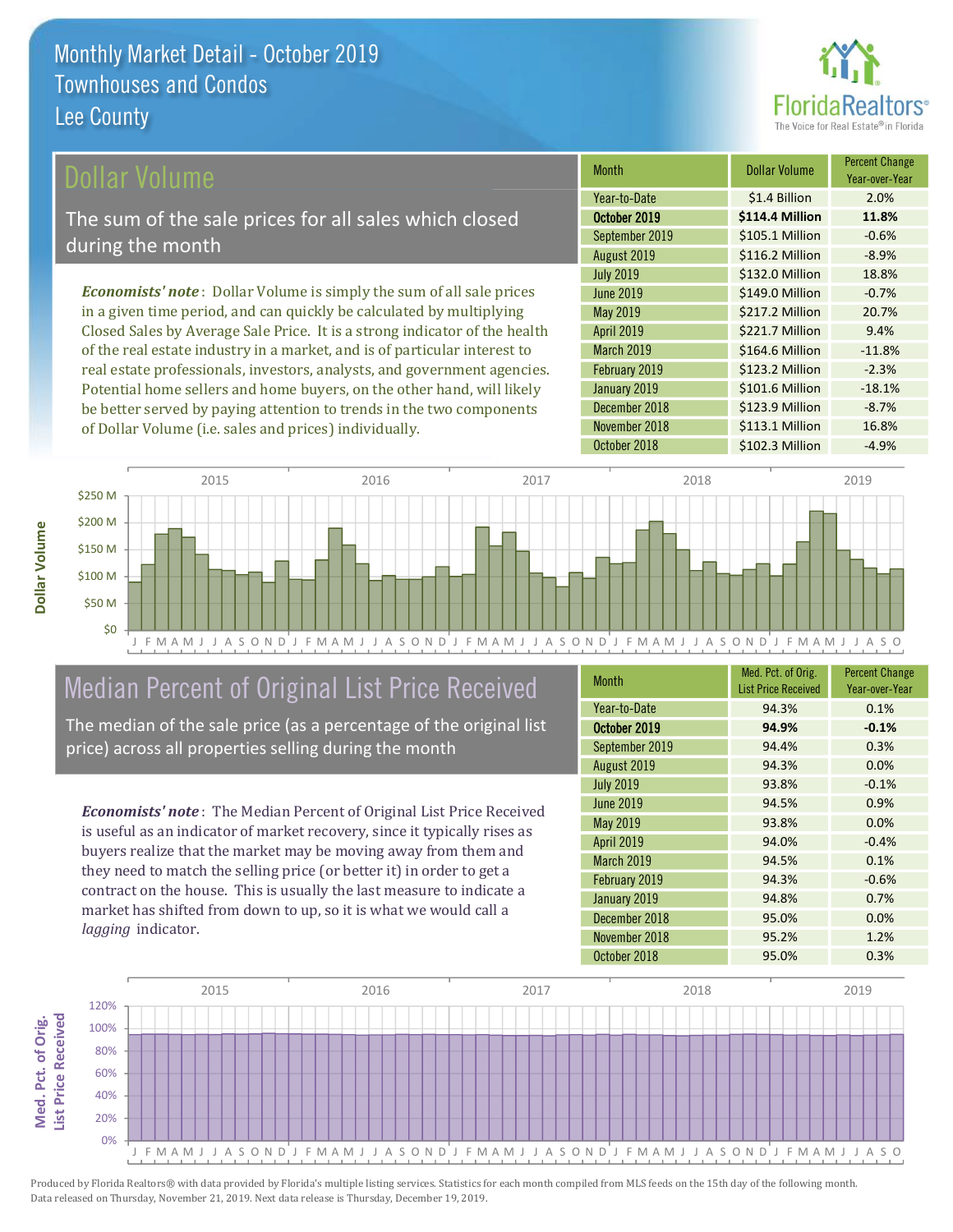

## **Median Time to Contract**

The median number of days between the listing date and contract date for all Closed Sales during the month

**Economists' note:** Like Time to Sale, Time to Contract is a measure of the length of the home selling process calculated for sales which closed during the month. The difference is that Time to Contract measures the number of days between the initial listing of a property and the signing of the contract which eventually led to the closing of the sale. When the gap between Median Time to Contract and Median Time to Sale grows, it is usually a sign of longer closing times and/or declining numbers of cash sales.

| <b>Month</b>      | <b>Median Time to</b><br>Contract | <b>Percent Change</b><br>Year-over-Year |
|-------------------|-----------------------------------|-----------------------------------------|
| Year-to-Date      | 79 Days                           | 6.8%                                    |
| October 2019      | 83 Days                           | 10.7%                                   |
| September 2019    | 88 Days                           | $-17.8%$                                |
| August 2019       | 88 Days                           | 0.0%                                    |
| <b>July 2019</b>  | 92 Days                           | 22.7%                                   |
| <b>June 2019</b>  | 75 Days                           | $-14.8%$                                |
| May 2019          | 74 Days                           | 4.2%                                    |
| April 2019        | 77 Days                           | 26.2%                                   |
| <b>March 2019</b> | 59 Days                           | $-10.6%$                                |
| February 2019     | 86 Days                           | 32.3%                                   |
| January 2019      | 77 Days                           | 1.3%                                    |
| December 2018     | 69 Days                           | 13.1%                                   |
| November 2018     | 70 Days                           | $-16.7%$                                |
| nrtnher 2018      | 75 Davs                           | $-194%$                                 |



### **Median Time to Sale**

**Median Time to** 

The median number of days between the listing date and closing date for all Closed Sales during the month

**Economists' note**: Time to Sale is a measure of the length of the home selling process, calculated as the number of days between the initial listing of a property and the closing of the sale. Median Time to Sale is the amount of time the "middle" property selling this month was on the market. That is, 50% of homes selling this month took less time to sell, and 50% of homes took more time to sell. Median Time to Sale gives a more accurate picture than Average Time to Sale, which can be skewed upward by small numbers of properties taking an abnormally long time to sell.

| <b>Month</b>     | <b>Median Time to Sale</b> | <b>Percent Change</b><br>Year-over-Year |
|------------------|----------------------------|-----------------------------------------|
| Year-to-Date     | 115 Days                   | 2.7%                                    |
| October 2019     | 121 Days                   | 7.1%                                    |
| September 2019   | 132 Days                   | $-9.6%$                                 |
| August 2019      | 128 Days                   | $-3.8%$                                 |
| <b>July 2019</b> | 128 Days                   | 10.3%                                   |
| <b>June 2019</b> | 114 Days                   | $-8.1%$                                 |
| May 2019         | 112 Days                   | 3.7%                                    |
| April 2019       | 109 Days                   | 10.1%                                   |
| March 2019       | 96 Days                    | $-4.0%$                                 |
| February 2019    | 113 Days                   | 21.5%                                   |
| January 2019     | 115 Days                   | 2.7%                                    |
| December 2018    | 105 Days                   | 20.7%                                   |
| November 2018    | 100 Days                   | $-9.1%$                                 |
| October 2018     | 113 Days                   | $-15.0%$                                |

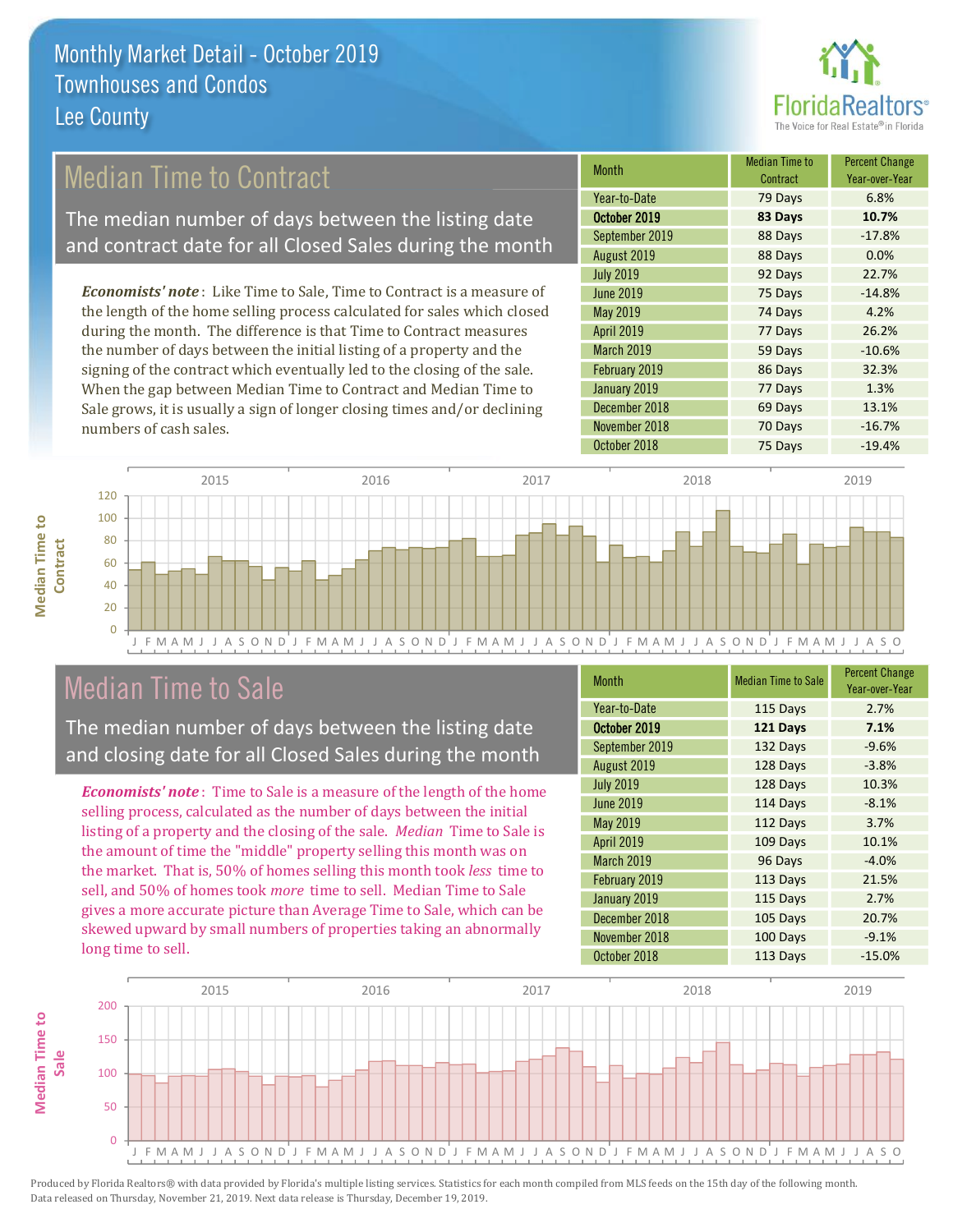

| <b>New Pending Sales</b>                                                       | <b>Month</b>      | <b>New Pending Sales</b> | <b>Percent Change</b><br>Year-over-Year |
|--------------------------------------------------------------------------------|-------------------|--------------------------|-----------------------------------------|
|                                                                                | Year-to-Date      | 6,596                    | 2.3%                                    |
| The number of listed properties that went under                                | October 2019      | 564                      | 11.2%                                   |
| contract during the month                                                      | September 2019    | 515                      | 15.5%                                   |
|                                                                                | August 2019       | 531                      | 1.0%                                    |
|                                                                                | <b>July 2019</b>  | 535                      | $-4.3%$                                 |
| <b>Economists' note</b> : Because of the typical length of time it takes for a | June 2019         | 590                      | 2.6%                                    |
| sale to close, economists consider Pending Sales to be a decent                | May 2019          | 730                      | 15.3%                                   |
| indicator of potential future Closed Sales. It is important to bear in         | <b>April 2019</b> | 812                      | 1.8%                                    |
| mind, however, that not all Pending Sales will be closed successfully.         | <b>March 2019</b> | 918                      | 2.1%                                    |
| So, the effectiveness of Pending Sales as a future indicator of Closed         | February 2019     | 745                      | $-2.4%$                                 |
| Sales is susceptible to changes in market conditions such as the               | January 2019      | 656                      | $-11.7%$                                |
| availability of financing for homebuyers and the inventory of                  | December 2018     | 392                      | $-13.1%$                                |



November 2018

October 2018

# **New Listings**

Pending Sales

**New Listings** 

distressed properties for sale.

The number of properties put onto the market during the month

Economists' note: New Listings tend to rise in delayed response to increasing prices, so they are often seen as a lagging indicator of market health. As prices rise, potential sellers raise their estimations of value—and in the most recent cycle, rising prices have freed up many potential sellers who were previously underwater on their mortgages. Note that in our calculations, we take care to not include properties that were recently taken off the market and quickly relisted, since these are not really new listings.

| <b>Month</b>     | <b>New Listings</b> | <b>Percent Change</b><br>Year-over-Year |
|------------------|---------------------|-----------------------------------------|
| Year-to-Date     | 7,154               | $-3.1%$                                 |
| October 2019     | 790                 | $-6.7%$                                 |
| September 2019   | 619                 | 10.9%                                   |
| August 2019      | 498                 | $-7.8%$                                 |
| <b>July 2019</b> | 484                 | $-2.0%$                                 |
| June 2019        | 524                 | 8.5%                                    |
| May 2019         | 593                 | $-11.1%$                                |
| April 2019       | 786                 | 2.2%                                    |
| March 2019       | 838                 | $-8.1%$                                 |
| February 2019    | 881                 | $-6.2%$                                 |
| January 2019     | 1,141               | $-2.7%$                                 |
| December 2018    | 661                 | $-4.3%$                                 |
| November 2018    | 828                 | 1.0%                                    |
| October 2018     | 847                 | 11.6%                                   |

463

507

 $-20.7%$ 

0.4%

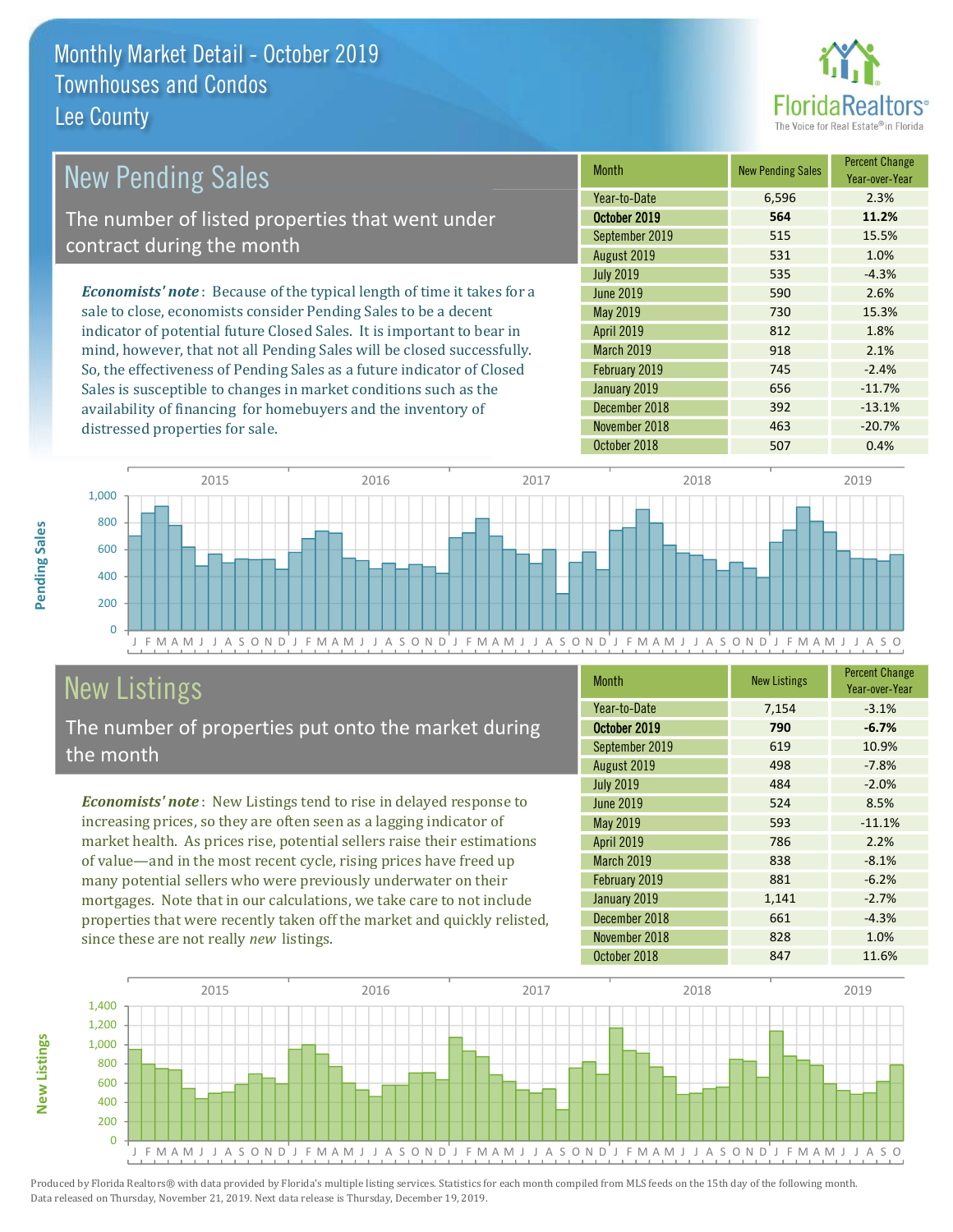

# **Inventory (Active Listings)** The number of property listings active at the end of the month **Economists' note:** There are a number of ways to define and calculate

Inventory. Our method is to simply count the number of active listings on the last day of the month, and hold this number to compare with the same month the following year. Inventory rises when New Listings are outpacing the number of listings that go off-market (regardless of whether they actually sell). Likewise, it falls when New Listings aren't keeping up with the rate at which homes are going off-market.

| <b>Month</b>             | Inventory | <b>Percent Change</b><br>Year-over-Year |
|--------------------------|-----------|-----------------------------------------|
| <b>YTD (Monthly Avg)</b> | 3,390     | 2.3%                                    |
| October 2019             | 2,947     | $-8.1%$                                 |
| September 2019           | 2,741     | $-5.3%$                                 |
| August 2019              | 2,684     | $-5.3%$                                 |
| <b>July 2019</b>         | 2,957     | 0.4%                                    |
| <b>June 2019</b>         | 3,160     | 0.1%                                    |
| May 2019                 | 3,410     | $-1.0%$                                 |
| <b>April 2019</b>        | 3,763     | 6.0%                                    |
| <b>March 2019</b>        | 3,969     | 7.4%                                    |
| February 2019            | 4,165     | 10.4%                                   |
| January 2019             | 4,107     | 12.5%                                   |
| December 2018            | 3,663     | 12.0%                                   |
| November 2018            | 3,491     | 11.6%                                   |
| October 2018             | 3,207     | 10.8%                                   |



## Months Supply of Inventory

An estimate of the number of months it will take to deplete the current Inventory given recent sales rates

**Economists' note**: MSI is a useful indicator of market conditions. The benchmark for a balanced market (favoring neither buyer nor seller) is 5.5 months of inventory. Anything higher is traditionally a buyers' market, and anything lower is a sellers' market. There is no single accepted way of calculating MSI. A common method is to divide current Inventory by the most recent month's Closed Sales count, but this count is a usually poor predictor of future Closed Sales due to seasonal cycles. To eliminate seasonal effects, we use the 12-month average of monthly Closed Sales instead.

| <b>Month</b>             | <b>Months Supply</b> | <b>Percent Change</b><br>Year-over-Year |
|--------------------------|----------------------|-----------------------------------------|
| <b>YTD (Monthly Avg)</b> | 6.2                  | 1.6%                                    |
| October 2019             | 5.3                  | $-7.0%$                                 |
| September 2019           | 5.0                  | $-2.0%$                                 |
| August 2019              | 4.9                  | $-3.9%$                                 |
| <b>July 2019</b>         | 5.3                  | $-1.9%$                                 |
| <b>June 2019</b>         | 5.8                  | 0.0%                                    |
| <b>May 2019</b>          | 6.2                  | $-1.6%$                                 |
| <b>April 2019</b>        | 6.9                  | 4.5%                                    |
| <b>March 2019</b>        | 7.4                  | 5.7%                                    |
| February 2019            | 7.6                  | 7.0%                                    |
| January 2019             | 7.5                  | 7.1%                                    |
| December 2018            | 6.6                  | 4.8%                                    |
| November 2018            | 6.2                  | 1.6%                                    |
| October 2018             | 5.7                  | 1.8%                                    |

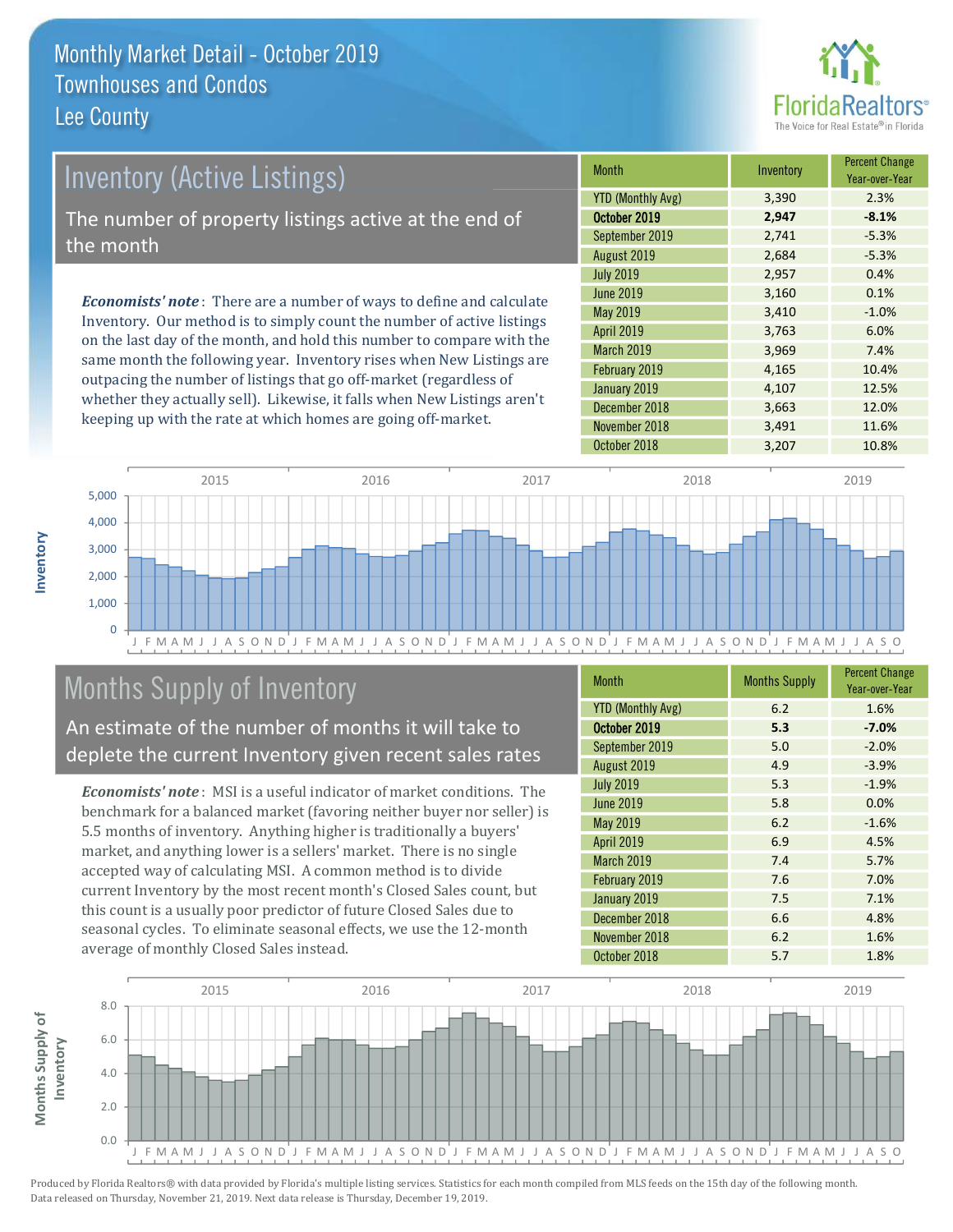

## **Closed Sales by Sale Price**

The number of sales transactions which closed during the month

**Economists' note:** Closed Sales are one of the simplest—yet most important-indicators for the residential real estate market. When comparing Closed Sales across markets of different sizes, we recommend comparing the percent changes in sales rather than the number of sales. Closed Sales (and many other market metrics) are affected by seasonal cycles, so actual trends are more accurately represented by year-over-year changes (i.e. comparing a month's sales to the amount of sales in the same month in the previous year), rather than changes from one month to the next.





#### **Median Time to Contract by Sale Price** The median number of days between the listing date and contract date for all Closed Sales during the month

**Economists' note**: Like Time to Sale. Time to Contract is a measure of the length of the home selling process calculated for sales which closed during the month. The difference is that Time to Contract measures the number of days between the initial listing of a property and the signing of the contract which eventually led to the closing of the sale. When the gap between Median Time to Contract and Median Time to Sale grows, it is usually a sign of longer closing times and/or declining numbers of cash sales.

| <b>Sale Price</b>     | Median Time to<br>Contract | Percent Change<br>Year-over-Year |
|-----------------------|----------------------------|----------------------------------|
| Less than \$50,000    | 247 Days                   | 1135.0%                          |
| $$50,000 - $99,999$   | 61 Days                    | 110.3%                           |
| $$100,000 - $149,999$ | 80 Days                    | 19.4%                            |
| $$150,000 - $199,999$ | 70 Days                    | 0.0%                             |
| \$200,000 - \$249,999 | 68 Days                    | $-26.1%$                         |
| \$250,000 - \$299,999 | 143 Days                   | 68.2%                            |
| \$300,000 - \$399,999 | 127 Days                   | 33.7%                            |
| $$400,000 - $599,999$ | 123 Days                   | $-29.7%$                         |
| \$600,000 - \$999,999 | 160 Days                   | $-23.8%$                         |
| $$1.000.000$ or more  | 102 Davs                   | 2517%                            |



Produced by Florida Realtors® with data provided by Florida's multiple listing services. Statistics for each month compiled from MLS feeds on the 15th day of the following month. Data released on Thursday, November 21, 2019. Next data release is Thursday, December 19, 2019.

**Median Time to Contract**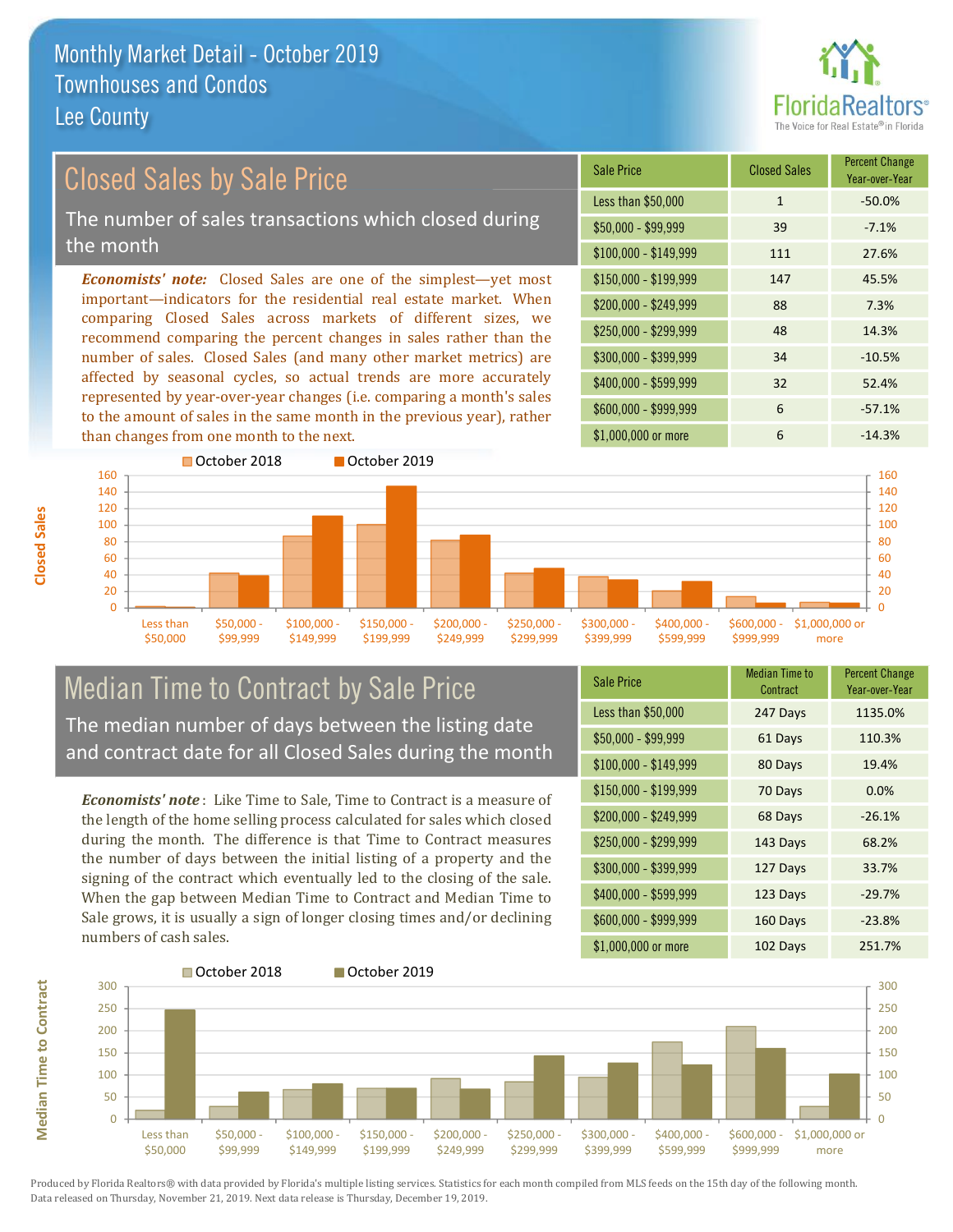

# New Listings by Initial Listing Price

The number of properties put onto the market during the month

Economists' note: New Listings tend to rise in delayed response to increasing prices, so they are often seen as a lagging indicator of market health. As prices rise, potential sellers raise their estimations of value—and in the most recent cycle, rising prices have freed up many potential sellers who were previously underwater on their mortgages. Note that in our calculations, we take care to not include properties that were recently taken off the market and quickly relisted, since these are not really new listings.

| <b>Initial Listing Price</b> | <b>New Listings</b> | <b>Percent Change</b><br>Year-over-Year |
|------------------------------|---------------------|-----------------------------------------|
| Less than \$50,000           | 3                   | $-62.5%$                                |
| $$50,000 - $99,999$          | 51                  | 34.2%                                   |
| $$100,000 - $149,999$        | 124                 | $-13.9%$                                |
| $$150,000 - $199,999$        | 147                 | $-20.5%$                                |
| \$200,000 - \$249,999        | 128                 | 0.0%                                    |
| \$250,000 - \$299,999        | 102                 | $-6.4%$                                 |
| \$300,000 - \$399,999        | 86                  | $-9.5%$                                 |
| \$400,000 - \$599,999        | 73                  | 4.3%                                    |
| \$600,000 - \$999,999        | 51                  | 0.0%                                    |
| \$1,000,000 or more          | 25                  | 31.6%                                   |



#### **Inventory by Current Listing Price** The number of property listings active at the end of the month

**Economists' note**: There are a number of ways to define and calculate Inventory. Our method is to simply count the number of active listings on the last day of the month, and hold this number to compare with the same month the following year. Inventory rises when New Listings are outpacing the number of listings that go off-market (regardless of whether they actually sell). Likewise, it falls when New Listings aren't keeping up with the rate at which homes are going off-market.

| <b>Current Listing Price</b> | Inventory | <b>FULLE UPPER</b><br>Year-over-Year |
|------------------------------|-----------|--------------------------------------|
| Less than \$50,000           | 54        | 3.8%                                 |
| $$50,000 - $99,999$          | 124       | $-1.6%$                              |
| $$100,000 - $149,999$        | 399       | $-7.4%$                              |
| \$150,000 - \$199,999        | 519       | $-20.0%$                             |
| \$200,000 - \$249,999        | 430       | $-15.4%$                             |
| \$250,000 - \$299,999        | 360       | $-4.3%$                              |
| \$300,000 - \$399,999        | 388       | $-0.5%$                              |
| \$400,000 - \$599,999        | 329       | 5.1%                                 |
| \$600,000 - \$999,999        | 226       | $-0.9%$                              |
| \$1,000,000 or more          | 118       | $-119%$                              |